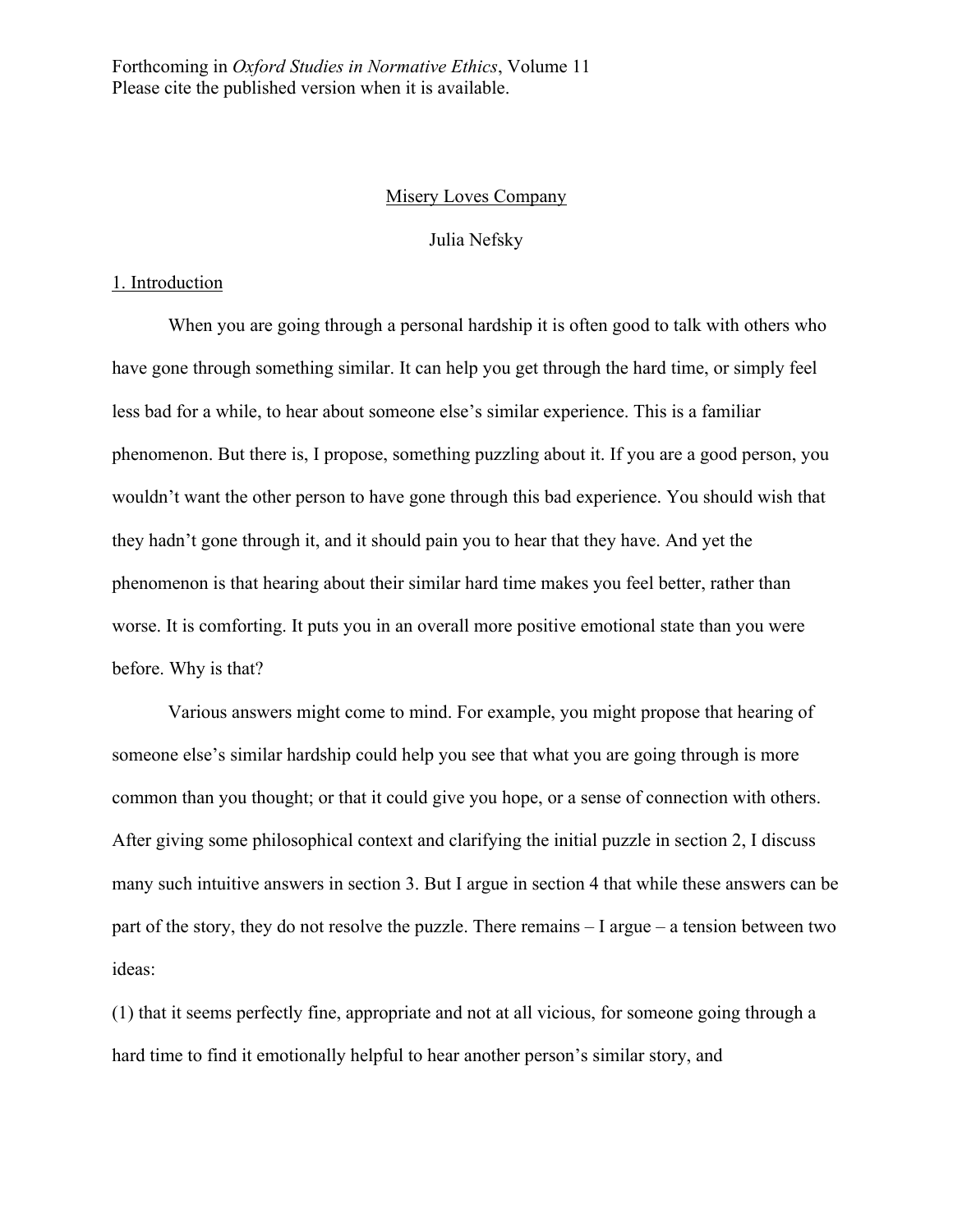$(2)$  that one should be pained or saddened by the hardship of another person.<sup>1</sup>

In section 5, I consider how ideas from Robert Adams and Nic Bommarito might offer a way out of this tension. But I argue that neither of these proposals are satisfactory. The aim of the paper is to bring out this puzzle and show that it is harder to resolve than it might initially look. But I end, in section 6, with a suggestion for how we might resolve it.

# 2. Philosophical Context and the Initial Puzzle

Inner states, including feelings and emotions, can be virtuous or vicious. <sup>2</sup> To illustrate this, Adams asks us to imagine someone "very aged and infirmed", who is immobile and has severe memory loss. He writes:

Such a person, I believe, can still be virtuous, and even an inspiration to others. She can still be considerate of those who see her and care for her, and thus need not be altogether without a decisionmaking dimension of virtue. But if we see notable virtue in her, much of it surely will be in her attitudes [...] Suppose she appreciates whatever good things she is still able to enjoy, is grateful to those who care for her, is delighted when she hears someone else's good news, and never enjoys hearing of another person's misfortune. I believe all of that is virtue.<sup>3</sup>

This example highlights the inner dimensions of character that are present for all of us. Just as

for this woman, for all of us, our moral characters are manifested not only in what we do, but

also in how we think and feel.

One important aspect of this is our inner reactions to how others are doing. As Adams

describes, it is virtuous to delight when good things happen to others, and to be pained by others'

 $<sup>1</sup>$  Neither of these ideas is meant to be a true-in-all-contexts, exceptionless claim. But they do often hold,</sup> and I argue that they are in tension in many instances of the phenomenon in question.

 $2$  Or, perhaps more accurately, can be manifestations of virtue or vice. Whenever I talk of feelings or emotions being virtuous or vicious, you can feel free to think of this as shorthand for their being "manifestations of" virtue or vice.

 $3$  Adams 2006, 16.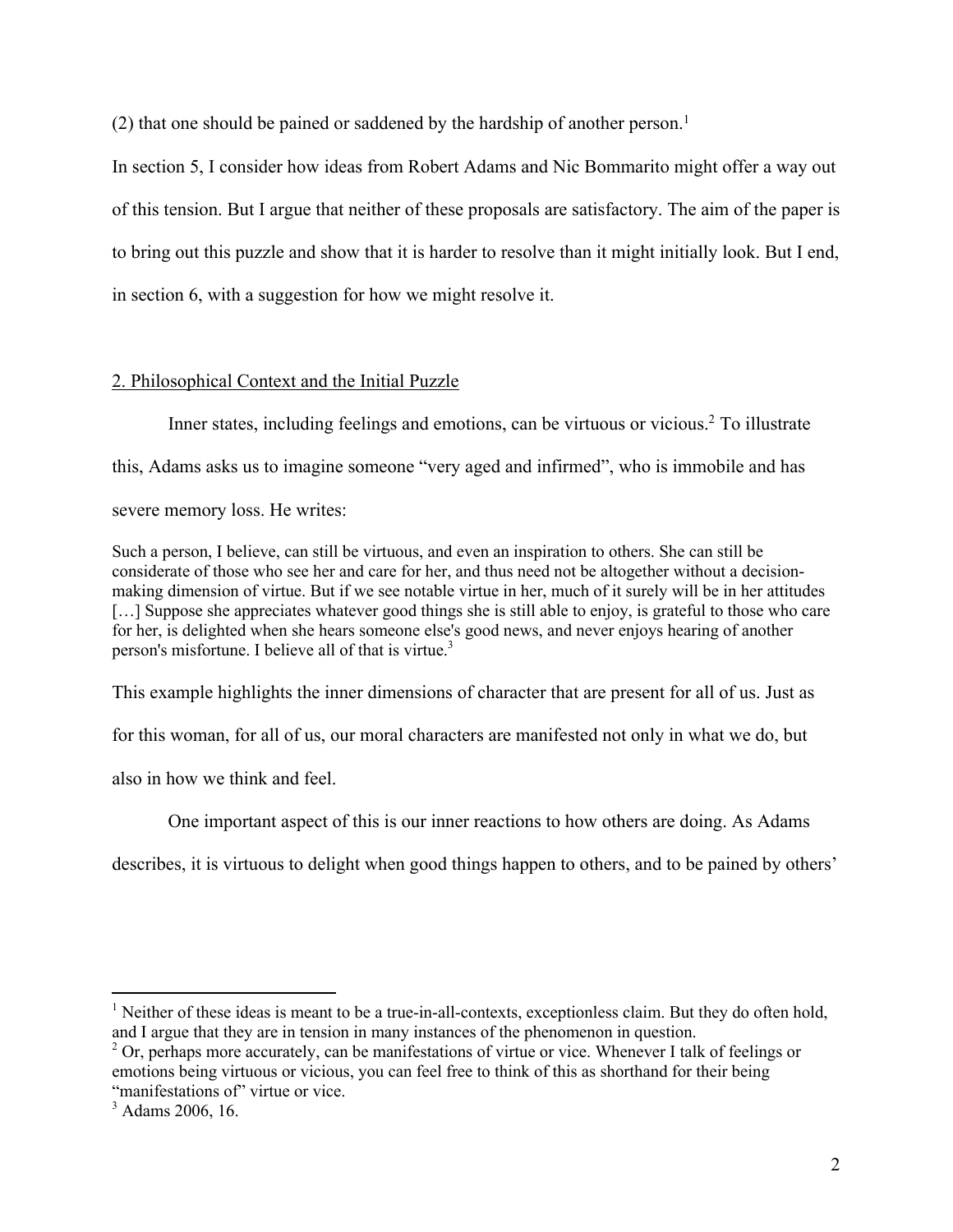misfortunes.4 More generally, virtuous inner responses to new information about others tends to match the valence of the news: when the news is good, a virtuous response is to feel pleased, happy or some other positive emotion like gratitude; when the news is bad, a virtuous response is to feel pained, saddened, or some other negative emotion like grief. When there is, instead, a valence mismatch (a positive or indifferent reaction to bad news, or a negative or indifferent reaction to good news) that tends to be vicious. Examples of such vicious responses include envy (feeling bad when good things happen to others), malice (wanting bad things to happen to others, or feeling pleased when they do), and callousness (being indifferent when bad things happen to others).

Some theorists treat a general version of this point as central to understanding virtue.

### According to Hurka:

What separates the virtues from the vices is that the former involve a morally fitting attitude toward their object while the latter involve an unfitting one. Thus, benevolence is a virtue because it involves a positive attitude toward the good of another's pleasure; its positive orientation – its being *for* the pleasure – matches its object's positive value. Likewise, compassion involves a negative attitude toward pain […] and it's virtuous for that reason. (Virtue is therefore like boosting one car battery from another: you want to connect positive to positive and negative to negative.) $^5$ 

In a similar vein, Adams argues that virtue is a matter of being "for good things and against bad things – and not just in any way, but excellently."6 And according to Bommarito, virtue involves caring about moral goods; a virtuous state is one that manifests this care. Vice is lacking concern for some moral good, or caring about things that are morally bad; vicious states are those that

<sup>5</sup> Hurka 2010, 121. Hurka 2001 puts this in terms of "loving" what is good and "hating" what is bad.

<sup>4</sup> Adams says "to never enjoy", but I think "pained" better captures what he is getting at. One can "not enjoy" hearing about other people's misfortunes because one finds hearing about their problems to be a bother or boring. That is clearly not what Adams has in mind.

<sup>6</sup> Adams 2006, 14.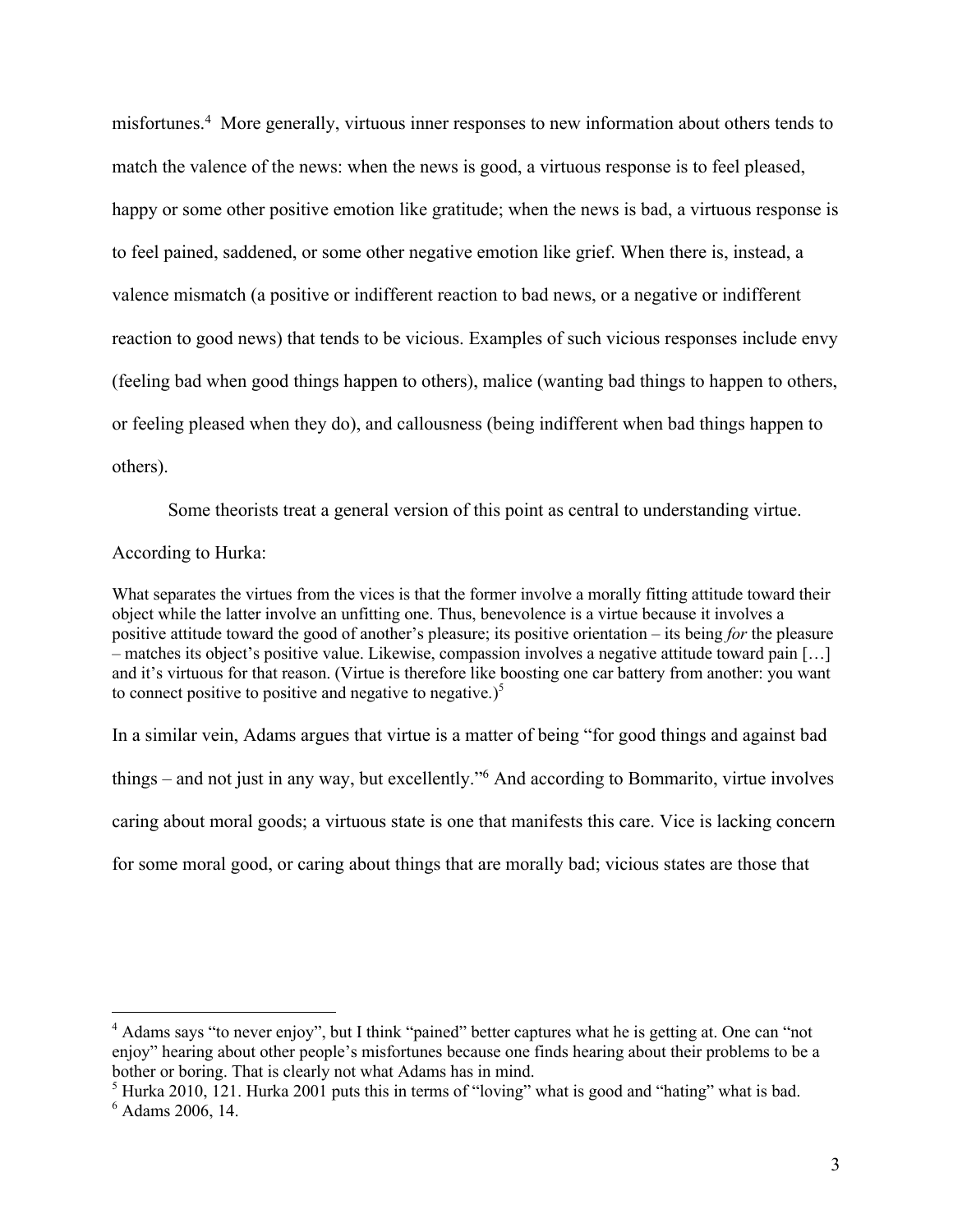manifest these concerns.<sup>7</sup> These views differ in their details, but they all centre around the idea that virtue involves some form of being *for* good things and *against* bad things. 8

I will draw on some ideas from these theorists in what follows, but the discussion does not rest on acceptance of this sort of general account of virtue and vice. All we really need to get our discussion going is the simple point that virtuous inner reactions to other people's news tend to be valence-matching, and that when there is a valence mis-match this tends to reflect some vice. 9

Turn now to the phenomenon that I want to discuss: that when people are going through a hardship, it is often emotionally helpful for them to hear about the similar hardship of another person. Imagine Sarah, who has just lost her husband to a heart attack at age sixty-two. Suppose Sarah runs into an old acquaintance Silvia, who she hasn't seen for a long time. When Sarah tells Silvia her sad news, Silvia expresses how sorry she is. Then she tells her that she too lost her husband, five years ago to cancer. Silvia talks about how hard it was, and she talks about how she still sometimes forgets that he is gone. Sarah might find this conversation with Silvia emotionally helpful. She might leave the conversation feeling a little better than before – a little less distressed, a little less overwhelmed by her grief.

The puzzle with this – at least initially – is that it seems to be a positive emotional response to news of something bad happening to someone else. Sarah feels a little better (a little more at ease, a little less distressed) through hearing about Silvia's serious misfortune. And yet there does not seem to be anything at all vicious going on. Sarah's reaction seems entirely fine and fitting.

 $7$  Bommarito 2018, Chapter 1.

<sup>&</sup>lt;sup>8</sup> Arpaly and Schroeder (2014, Chapter 9) give another view of this sort.

<sup>&</sup>lt;sup>9</sup> Indeed, all we really need is that this is so in contexts of hearing someone's substantial undeserved hardship first-hand, in a direct, personal interaction with them. See note 20 for more on this point.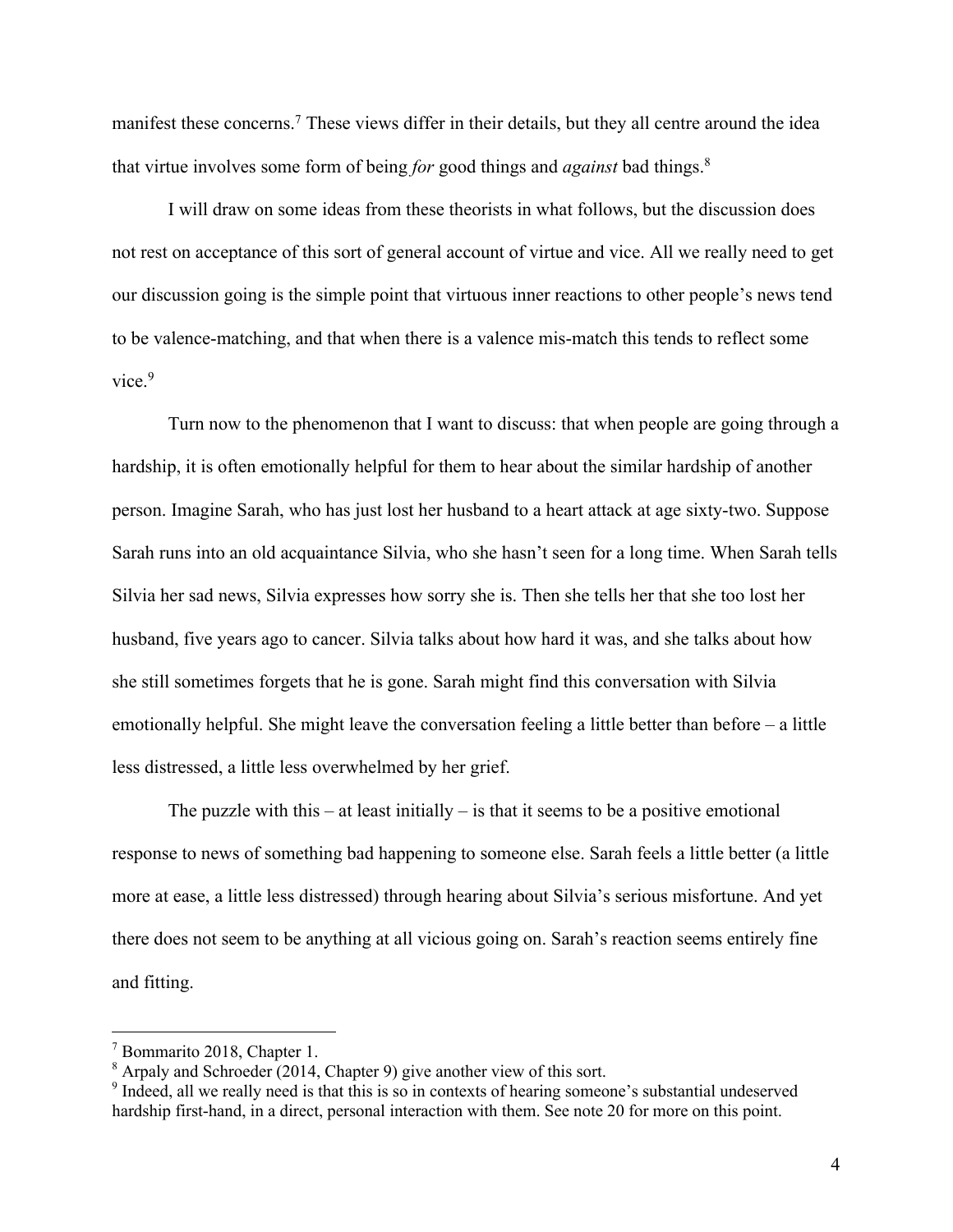In general, it typically seems perfectly appropriate and not reflective of anything bad about us, when we find it helpful to hear from others who have gone through (or, are currently going through) something similar to what we are going through. The puzzle is one of understanding how this could be, given that this sort of inner response seems, on the face of it, to be one of feeling overall better upon hearing someone else's bad news.

How might we answer this? A natural response is to try to show that it is actually something good that is making one feel better, and not the other's hardship in itself. Bommarito highlights that one can have a positive inner reaction toward someone else's misfortune without this being vicious if what one feels positive about is a good aspect or outcome of the misfortune. He gives the example of Peter who feels pleased upon hearing that his hard-working colleague has been fired but only because "he knows it will allow him to spend much needed time with his family and is the opportunity he needs to ultimately land a better job."10 The firing, Bommarito says, is still a genuine misfortune; it is painful for this colleague to go through. But since Peter is not taking pleasure in the hardship itself but instead in these good outcomes that he foresees it will have, this does not reflect badly on Peter's character.

When it comes to our puzzle: if one feels somewhat better upon hearing of someone else's similar hardship, but only in virtue of some good aspect or outcome of their hardship – not in virtue of the bad in itself – then there is no valence mismatch after all. And this point can be extended from good aspects or outcomes of the hardship to good aspects or outcomes of hearing about it. If there is something good that comes out of hearing about another person's similar hardship, and this good thing is the object of one's positive emotional reaction, then there is no valence mismatch.

 $10$  Bommarito 2018, 59.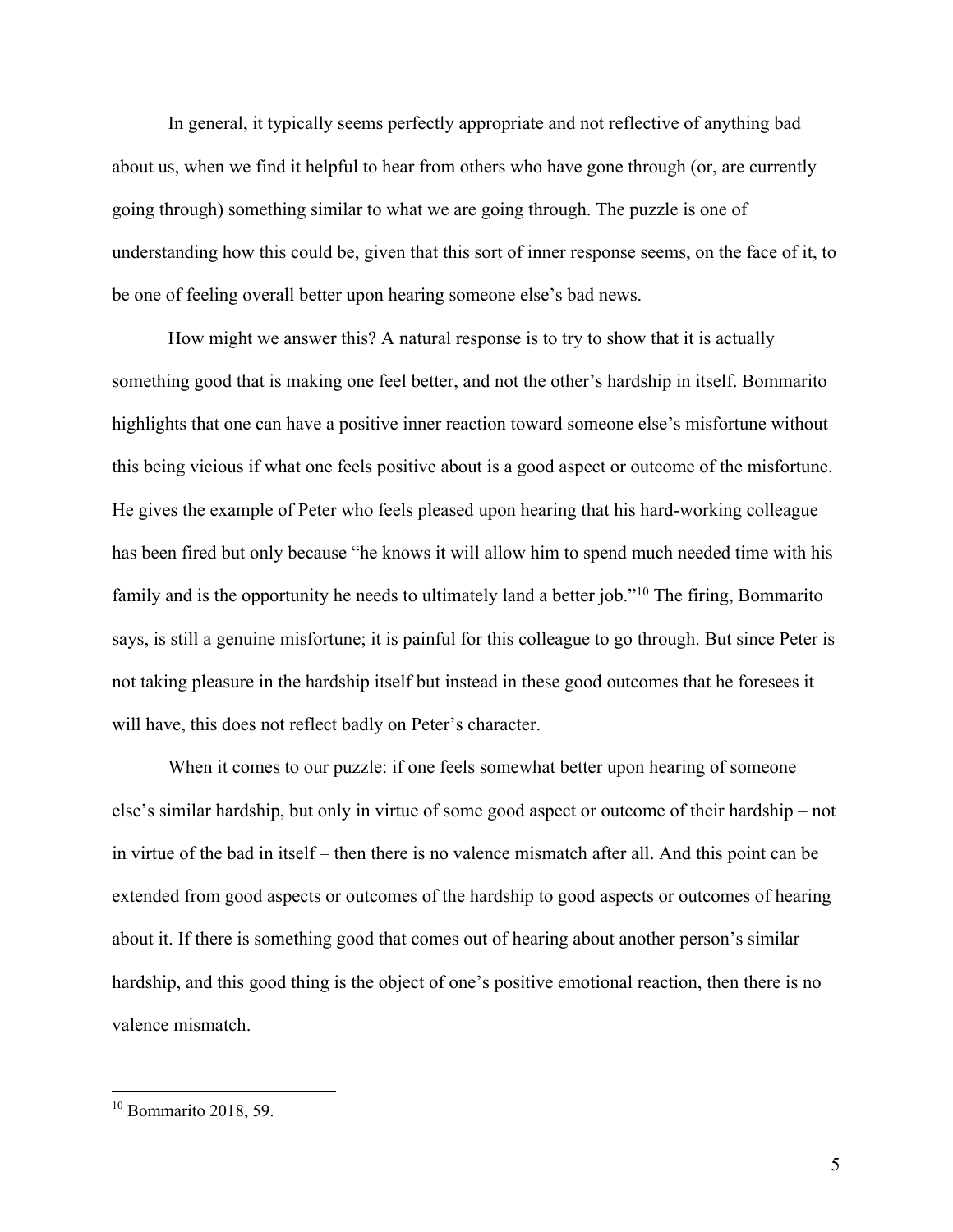In the next section I look at various responses to the puzzle that I think many people will be inclined to give. All of them operate in just that way: they try to answer the puzzle by identifying a good thing that comes out of hearing about the other's similar hardship, which can be the object of one's positive emotional response.

#### 3. Initial Responses: Good Things to Feel Better About

My aim in this section is just to set out and make some preliminary comments about each of these natural responses to the puzzle. I turn to the question of whether they really do resolve it in section 4.

I divide the responses into two groups. Responses in group 'A' identify ways in which hearing someone's similar story could change one's understanding of one's own situation, such that it seems in some respect less bad than it did before. Responses in group 'B' identify something else good, besides a revised understanding of one's hardship.

#### **(A.1) Hope**

Suppose Tess has recently been diagnosed with a severe case of colitis. She has been very unwell, and now at least she knows what is causing her symptoms. But she is struggling physically, and she is distressed by the diagnosis and afraid of what it might mean for her future. One day Tess mentions her situation to her co-worker Tina. To her surprise, Tina tells her that she too suffered from colitis many years ago. Those years were hard, and various treatments they tried did not work. Eventually she had proctocolectomy surgery. Recovery was difficult, but she is now doing great. She says she feels like she has her life back. Hearing that Tina went through this, and hearing a little bit about her story, is emotionally helpful for Tess. After talking with Tina, Tess feels less upset and a bit more at ease.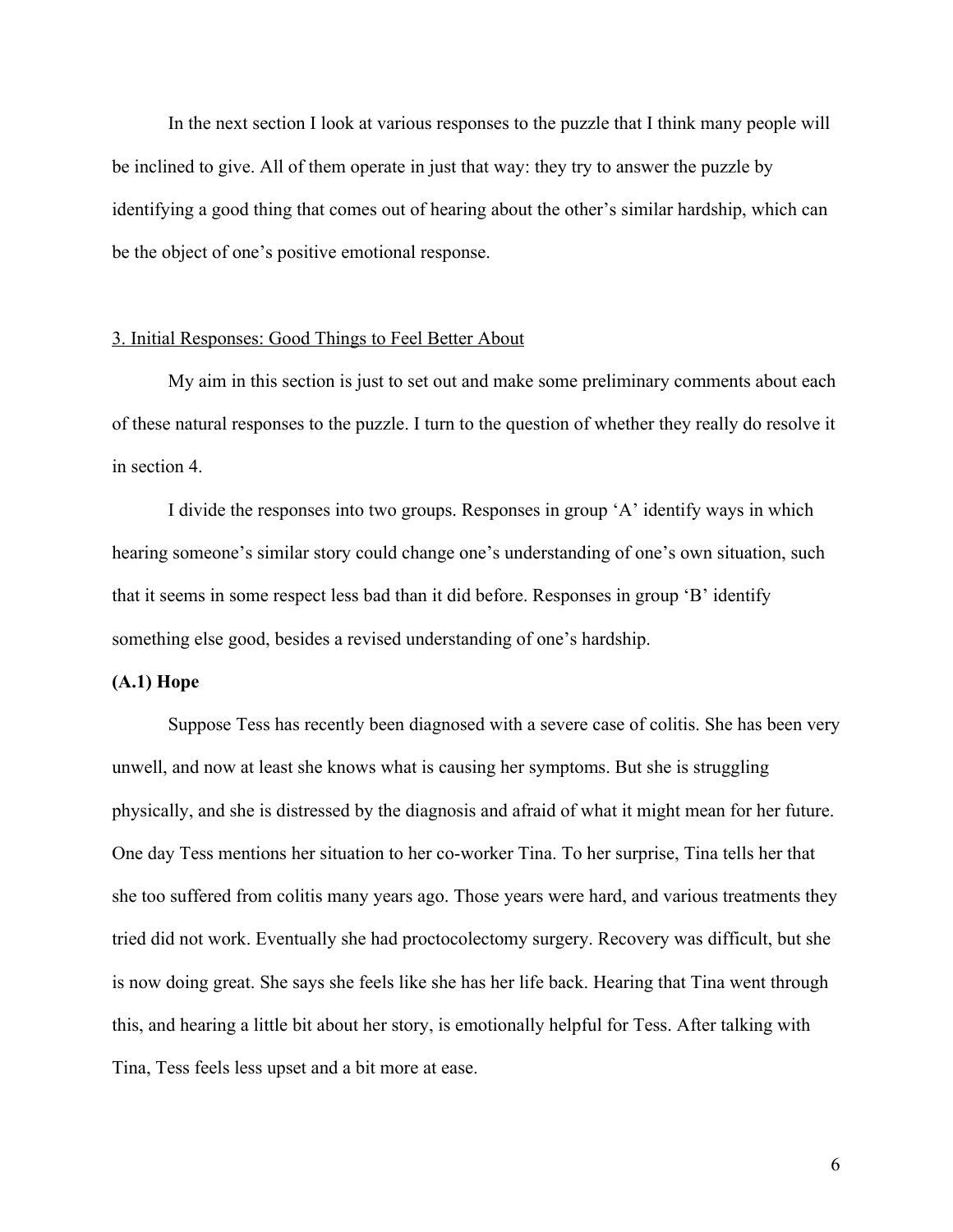If we are looking for something good that is what is uplifting or comforting for Tess, there is a straightforward answer: things eventually got better for Tina, and she is now doing great. In addition to feeling happy for Tina that she got through the hard time, this could also give Tess hope for herself.

There are two good things to separate here: (i) that Tina got through the hardship, and (ii) the hope this might give Tess for herself. As far as our puzzle is concerned, (ii) is crucial if this explanation is to help. To see this, imagine someone else in the office, Tabitha, who is not going through any similar hardship. One day, a conversation about food leads Tina to tell Tabitha about her past illness and the difficult surgery she eventually had. We would expect that, insofar as Tabitha is not in some sort of moment of vice, she would feel primarily sorry to hear that Tina went through such a hard, stressful time in the past. This is not to say that her emotional response must be purely negatively-valenced. A feeling of relief that things worked out for Tina might be mixed in. But the point is that, since the new information she is getting about Tina is bad news (even though it is past), she would primarily be sorry to hear it.<sup>11</sup> So, (i) alone does not explain why one's emotional response to learning about Tina's past illness would be dominantly positive.<sup>12</sup> But with Tess there is this additional element that might do the trick: (ii) it could give her new hope for herself.

Increased hope for one's own future cannot always be what explains our phenomenon. First, it can be helpful to talk with someone who is simultaneously going through a similar hardship, and so for whom things have not yet worked out. Second, even if one is talking to

 $11$  She would not feel as pained as she would if she were hearing that Tina was still suffering. But the fact that it was in the past does not make it fitting to not feel sorry to hear it.

 $12$  There may be cases in which the fact that someone got through a hardship is enough to make it fitting to feel primarily happy or uplifted upon hearing for the first time about their hardship. But when such a reaction is fitting, something more explains this, other than just that the hardship was in the past.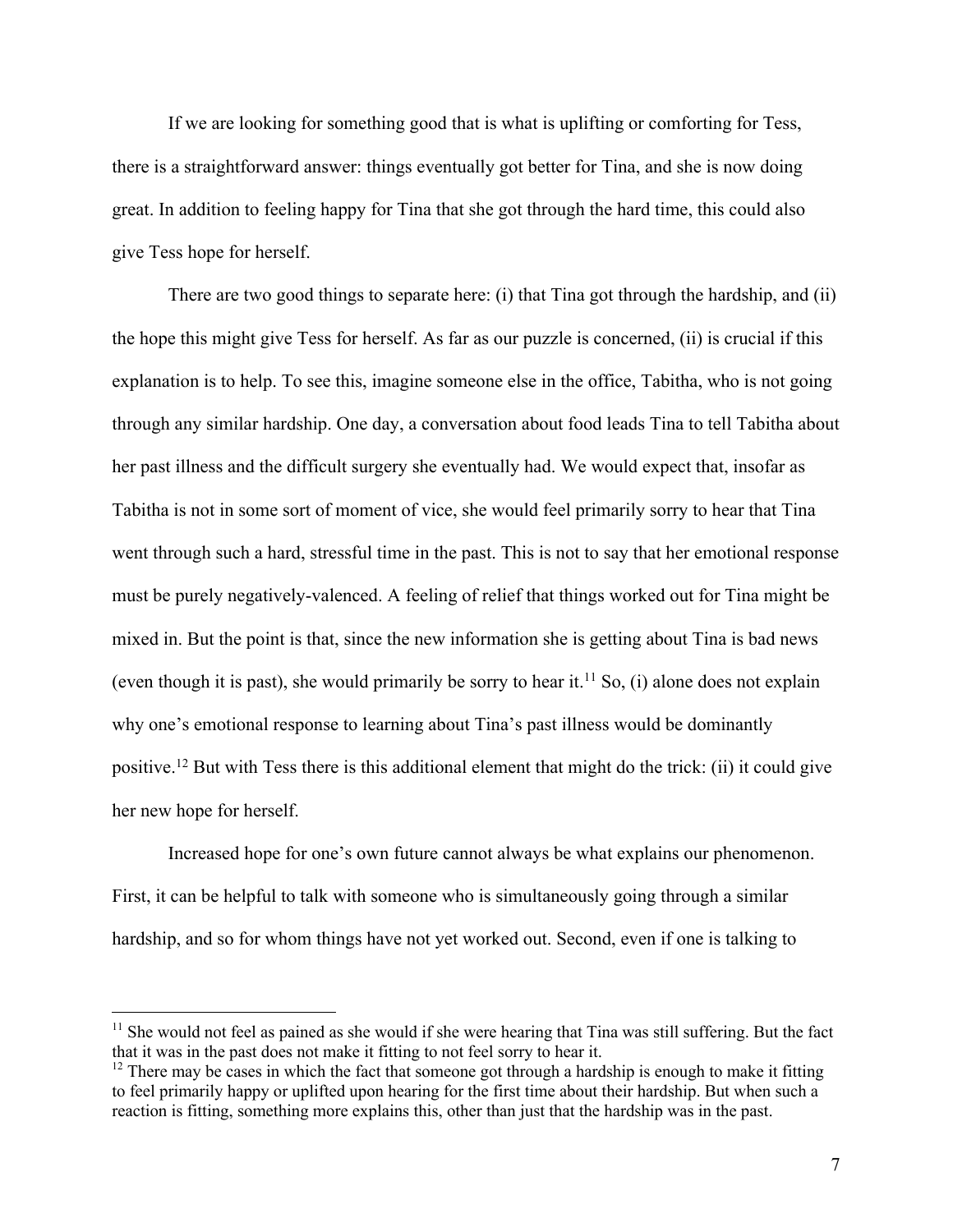someone who went through the hardship in the past and who is now doing better, this is not always what is helpful about the exchange. Recall Sarah, who just recently lost her husband, and who runs into Silvia. Even if Silvia is now doing well, and perhaps has even found new love with someone else, this might not be any part of why talking with her is helpful. Indeed, it could be that if Silvia had emphasized to Sarah how, even though the loss was hard, she has moved on and is now doing great, this would have made Sarah feel more upset, rather than a little better. It could be that, at this moment in time, a happy future without her husband is not what she can or wants to think about. If so, then what is comforting about her conversation with Silvia must instead be something to do with the shared experience of losing one's spouse itself, rather than hope it instills for the future.

In general, it often seems to be something about the fact itself that this other person went through a similar hardship that is helpful, rather than a change in how one assesses one's future prospects. What could that something be?

#### **(A.2) Probability**

One observation is that hearing about another person's similar experience can lead one to realize that, while one's situation is bad, it is not as uncommon as one thought. This is clearly not always what happens. Speaking to someone who has gone through something similar need not change one's assessment of how common it is. But at least sometimes it does. Muriel might not appreciate how common miscarriages are until, upon telling a few people that she has just went through one, some of them tell her that they too have had miscarriages. Even just finding out that one person she knows went through this, could change her impression of how common it is (whether or not this is a rational inference to make). Coming to believe that what you are going through is more common than you previously thought can be comforting.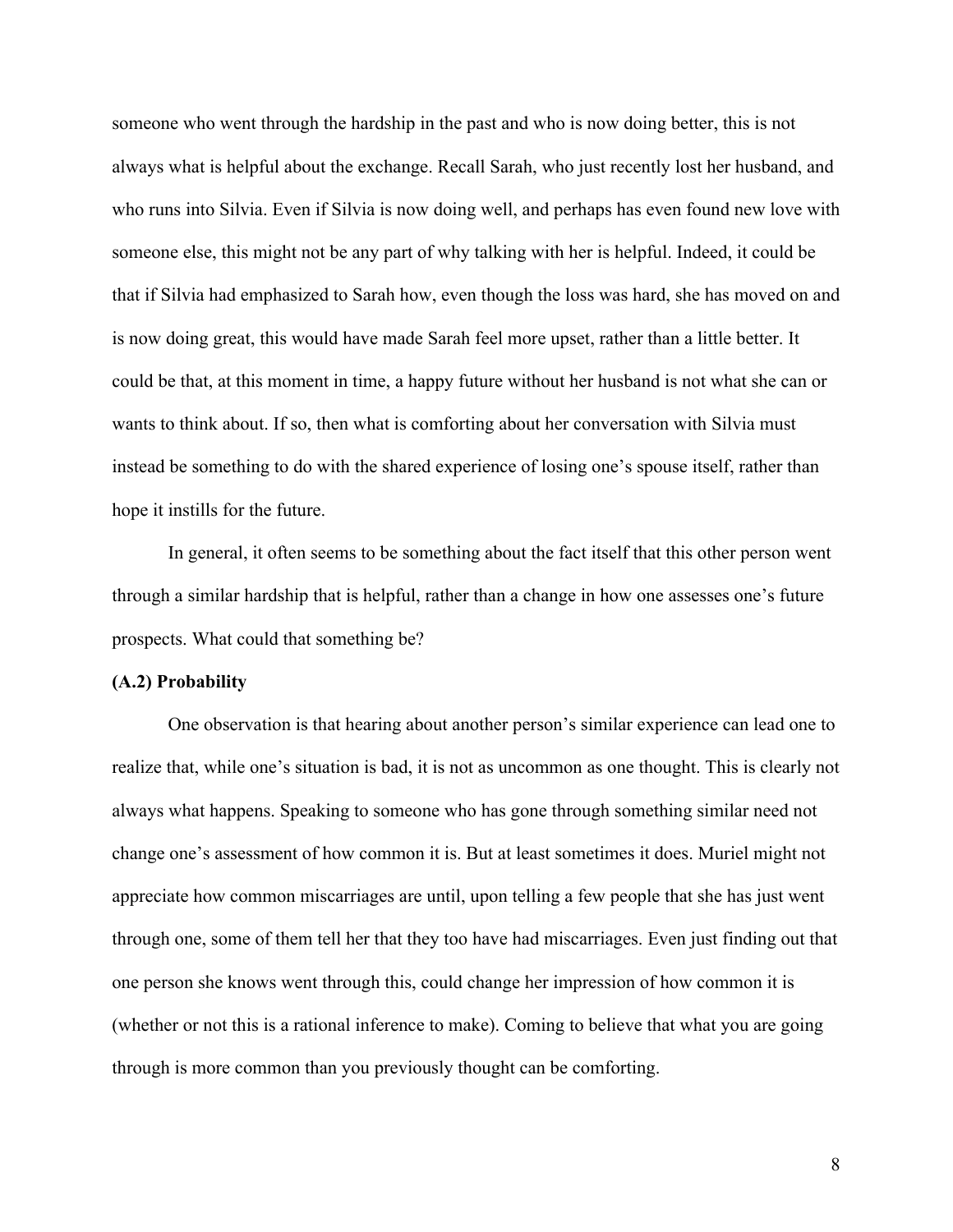But why? Why does coming to believe that it is more common than one thought make one feel less bad? Our initial puzzle seems to just reappear here: insofar as she is not malicious, Muriel would not wish for others to go through this hardship. So, shouldn't coming to believe that it is more common than she thought make her feel sadder rather than better?

One answer is that as she realizes that it is more common than she thought, her own situation seems less unfair. When it looked as though she was the only one in her wide circle who had to deal with pregnancy loss, this might have felt unfair. This feeling is alleviated by finding out that many people she knows have gone through similar troubles. However, even if this is sometimes part of the explanation, this does not help with our puzzle, because this does not seem like a totally vice-free reaction. A desire for things to be fair in this sense seems to be a desire that things not go well for others if they aren't going well for you. And if things are fairer in this sense than you previously thought, this only means that others are worse off than you previously thought. The facts of your own situation are not any better in virtue of it. So, it actually does seem to reflect some vice if you want things to be more fair in that sense, or if you feel better in virtue of coming to believe that they are.

However, there is a nearby explanation that does not have that problem: coming to see that your hardship is more common than you thought can change your assessment of how probable it was that you would go through it. If Muriel had thought of miscarriages as very rare, then she would have thought that it would be very improbable for her to have one. If she does have one, this will feel very unlucky; all odds were in favour of a successful pregnancy, and here she is with a miscarriage. Whereas, if she comes to think that they are quite common, this means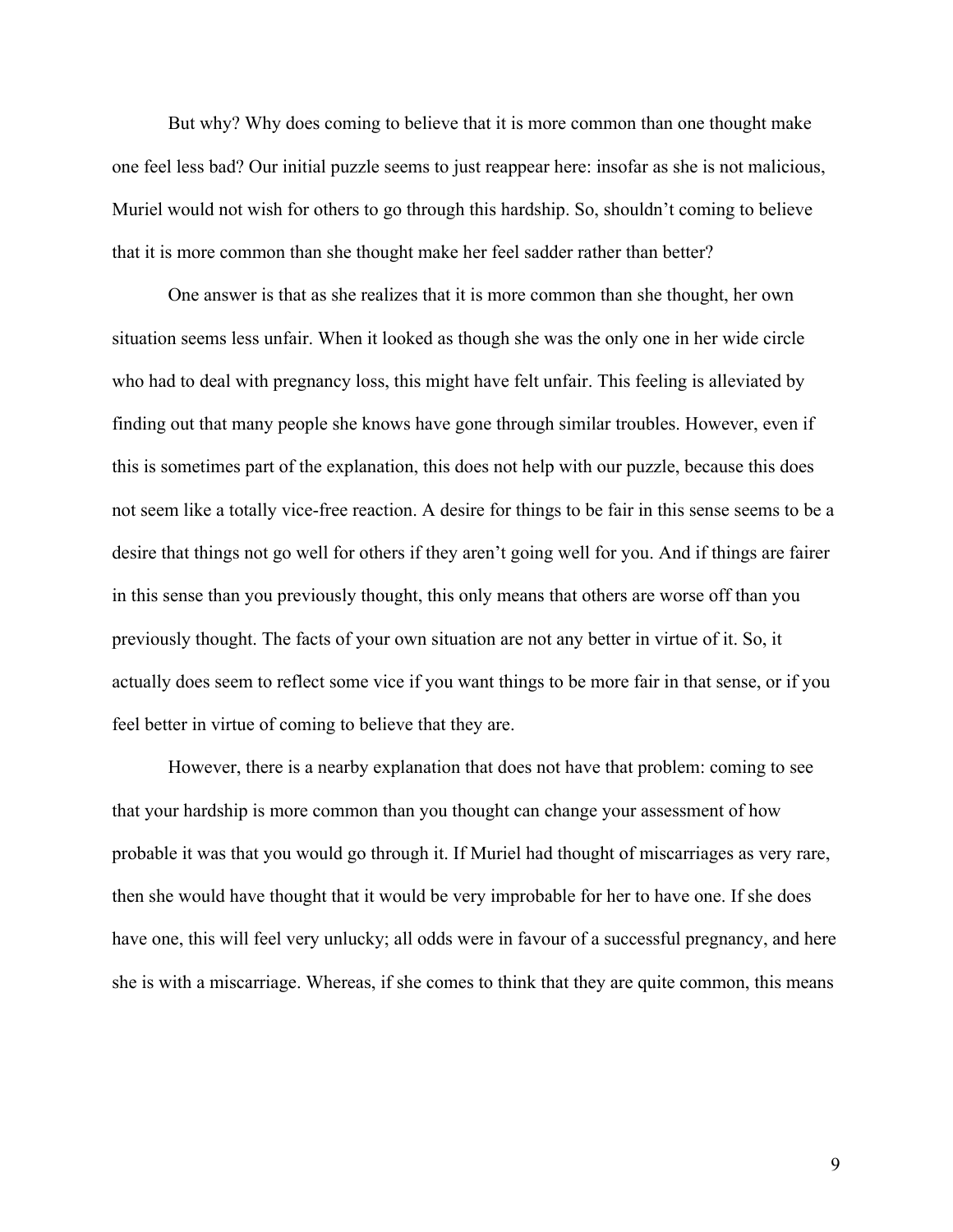that it was actually fairly probable that she would have one. So, she would not feel as much like the victim of major unluckiness. This could be why it makes her feel less bad.<sup>13</sup>

Notice that caring about how improbable it was that one would be in the situation that one is in does not involve caring about one's comparative well-being to others for its own sake. So, it does not involve preferring that things go badly for others if they are going badly for you. It might seem puzzling, though, why we should care about how probable our own situation is. The actual facts of Muriel's situation are the same, whether it was probable or improbable that she would be in it. Still, it does seem that we do sometimes care about this. And whether or not it is rational to care about it, it at least does not seem vicious if we do.

## **(A.3) Self-Judgment**

There is a different way in which seeing that one's hardship is more common than one thought could make one feel better: it could affect how much one blames or negatively judges oneself. Suppose you are in your first year of law school, and your first set of exams are approaching. You are studying, but you feel overwhelmed by the work. Suppose that as a result, you feel that you are not cut out for law school – that you are not smart or capable enough. Talking to another classmate and hearing that they are just as daunted by the work might help ease your negative self-assessment. It might lead you to feel less like you are not cut out for it, and more like law school is just hard. This can explain why hearing that the other person is also having a hard time makes you feel better.

Of course this explanation is only even a candidate explanation when the person sees what they are going through as something they are at least partly to blame for, or as reflecting some weakness or shortcoming on their part. And that is certainly not always the case (e.g. it

 $13$  This explanation fits well with a general observation that Hurka makes: we often are more pleased by goods or more pained by evils "when their *not* existing is a closer possibility." (2001, 120)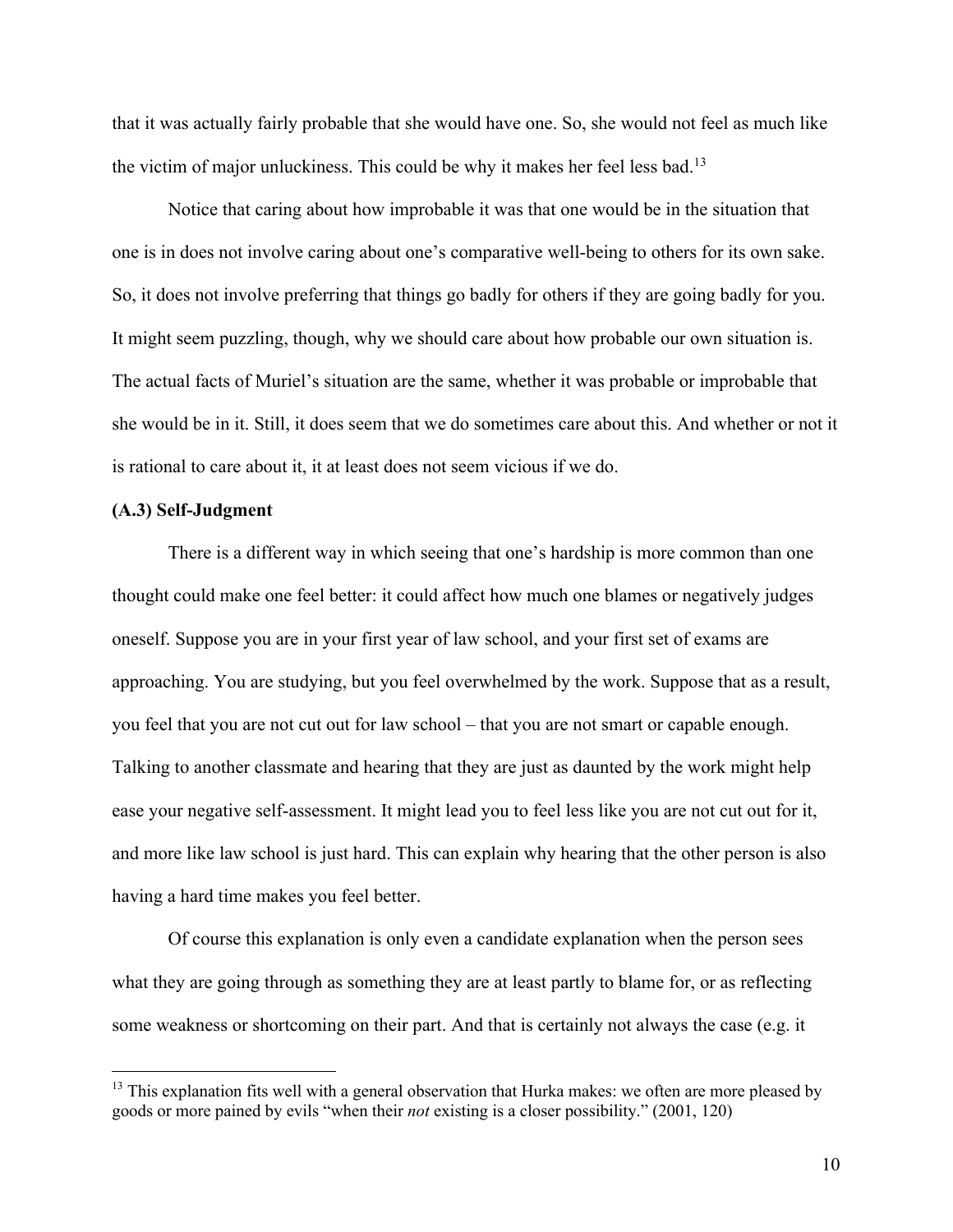need not be the case for Sarah or Tess). So again we have an explanation that does not always apply. But still, it does at least sometimes.

The explanations we have looked at so far all involve changes in one's assessment of one's hardship. They involve evaluating one's situation to be, in some respect, not as bad as one previously had thought. But talking to someone who has gone through something similar can make one feel better even if it does not result in such a change in assessment. Indeed, I think this is often the way it goes; there is some relief or comfort in hearing that this other person went through something similar, even though one is not gaining a new understanding of one's own situation because of it. When this is so, what explains this? Here are two possible answers.

#### **(B.1) Empathy, Sympathy**

Adam Smith discusses the pleasure there is in finding that someone else empathizes with you. He writes, "nothing pleases us more than to observe in other men a fellow-feeling with all the emotions of our own breast."14 This is surely a tremendous exaggeration. I am certainly much more pleased that I survived a life-threatening emergency than I am pleased that you empathize with me about what I went through. However, Smith is right that we might get some pleasure, or some relief, when we feel that others empathize with how we are feeling, and also – we can add – when we feel that they sympathize with us. Perhaps this could explain why it is distinctly comforting to talk with someone who has gone through a similar hard time. Because they themselves have gone through something similar, they might be able to more fully empathize. It might also be that they can have a distinctive, fuller sort of sympathy as a result of having gone through something similar. While it might very well be that none of A.1, A.2, or A.3 capture why Sarah finds it comforting to hear from Silvia that she also lost her husband, perhaps this

<sup>&</sup>lt;sup>14</sup> Smith 1759, Part I, Section I, Chapter II. Smith uses "sympathy" the way people now use the term "empathy".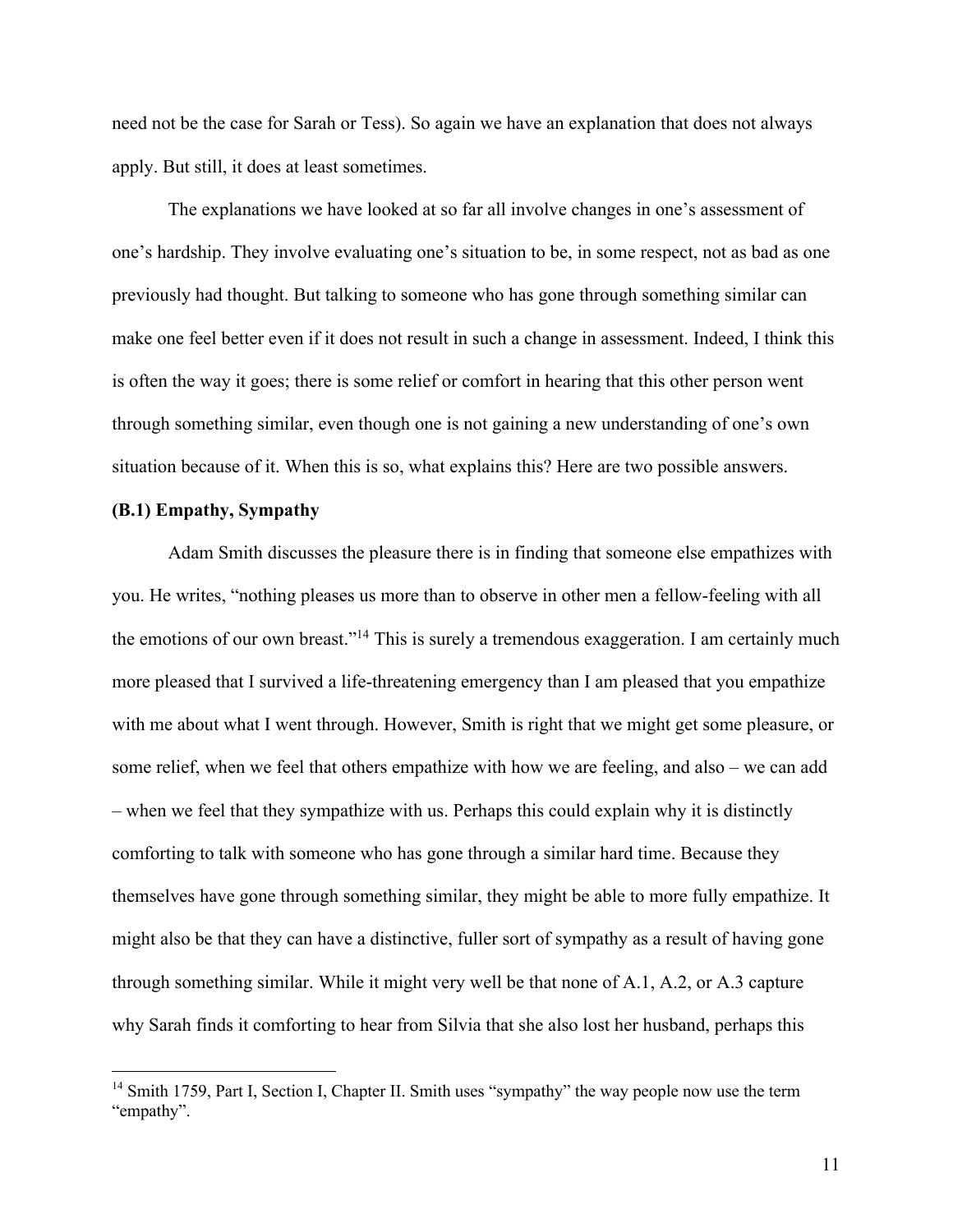point about empathy or sympathy explains it. Smith writes of empathy that it "alleviates […] grief by insinuating into the heart almost the only agreeable sensation which it is at that time capable of receiving."15

### **(B.2) Connection**

A related idea is that if someone has gone through the same thing, one might feel a special sense of connection to them. This feeling of connection could result from knowing that they understand first-hand what you are going through, and that you understand their experience too. While it could be that Tina's story of going through the same illness gives Tess hope for herself, it could instead be (or, in addition) that what is comforting is a distinctive feeling of connection with Tina over their common experience. (This could be what Tess means if she says that talking to Tina made her "feel less alone".)

I am not sure if B.1 and B.2 are entirely distinct from one another. But either way, these explanations seem like they can frequently apply.

### 4. The Problem of Insufficient Concern

It might seem that we have more than solved the puzzle (in which case it wasn't so puzzling after all). We have identified many potential good outcomes of hearing another person's similar story that can be the object of one's positive emotional response. Surely for most instances of our phenomenon one or more of these are at play.<sup>16</sup> But while I agree that these explanations can be part of the story, I do not think they solve the puzzle.

 $15$  ibid.

<sup>&</sup>lt;sup>16</sup> And our solution need not cover every instance, since there can be some cases in which the emotional response does reflect some vice. What is implausible is that it is typically vicious.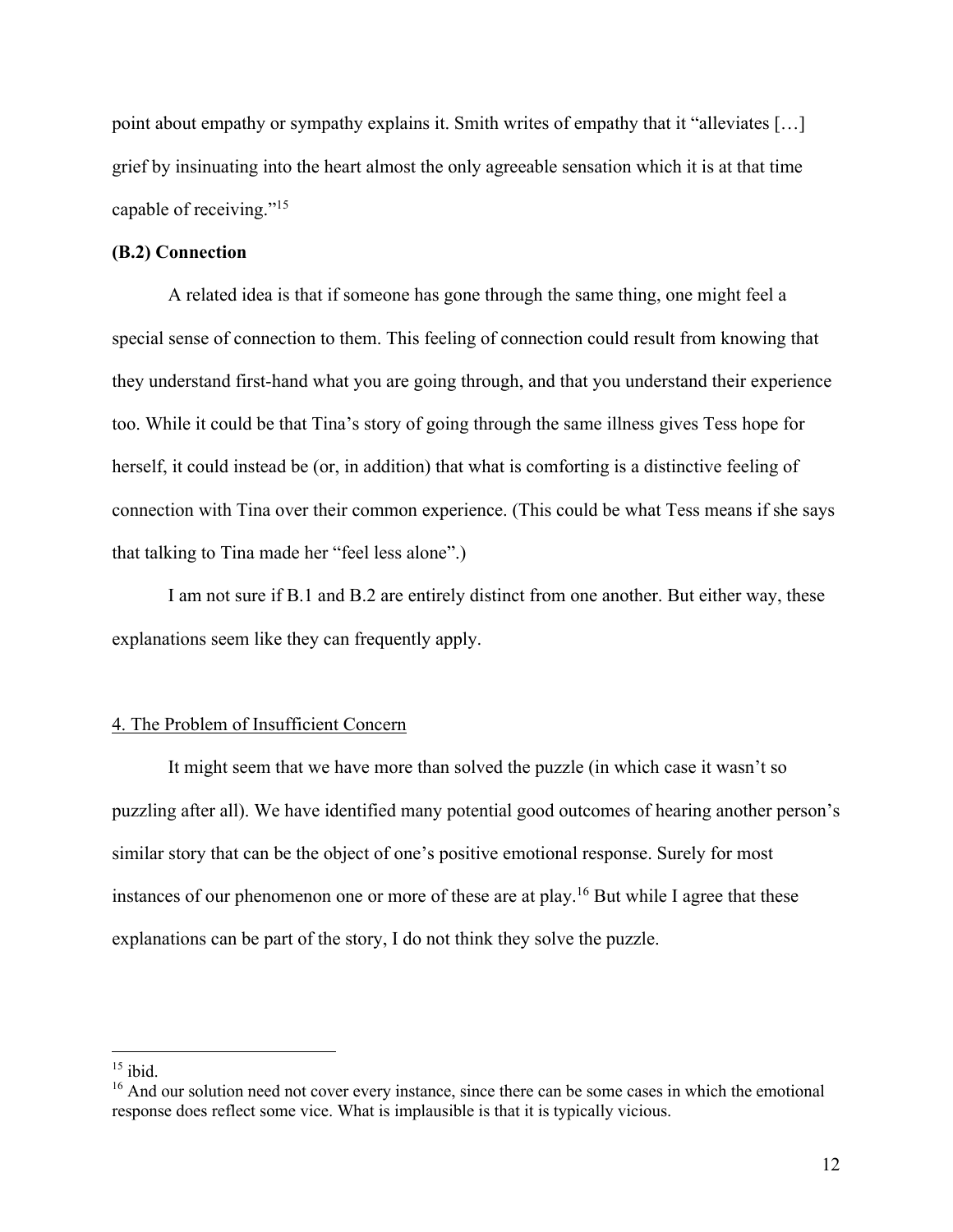Begin with instances in which it seems to be B.1 or B.2 (or both) doing the work, and not any of A.1-A.3. So, it is not that hearing from this other person changes one's assessment of one's own situation. But there is something else good that comes from hearing that they have gone through something similar: a sense of connection with them, or a feeling of being empathized or sympathized with especially well. These are good things. So, they seem to answer the valence-crossing problem: you are only feeling better in virtue of some good, not in virtue of the other person's suffering in itself.

But here is the problem: the feeling of connection, or of being sympathized with, is a good thing, but this good is often very minor in comparison with what you are learning about the other person – namely, that they went through (or are going through) major hardship. So, if this is all we have to say about why you feel better in virtue of hearing their story, it remains unclear why this does not reflect some vice in you. In particular, why does it not reflect overconcern with this minor positive for yourself and insufficient concern for this other person and what they went through?

To illustrate, consider a different sort of example: suppose you meet and start to get to know an old woman named Irene who lives in the apartment down the hall from you. Irene is very cheerful, and as far as you can tell, she seems to have a good life, with nice family and friends. You chat in the halls whenever you see each other, and occasionally she invites you in for a cup of tea. After a little while of getting to know each other, Irene opens up to you and tells you that she is a Holocaust survivor. She tells you a bit about the horrors she went through, and about family members who were killed (including her parents and brother). This conversation with Irene might give you a deeper feeling of connection to Irene. (Perhaps you can tell that it is very hard for her to talk about this, and that she doesn't do so often, and so you feel a sense of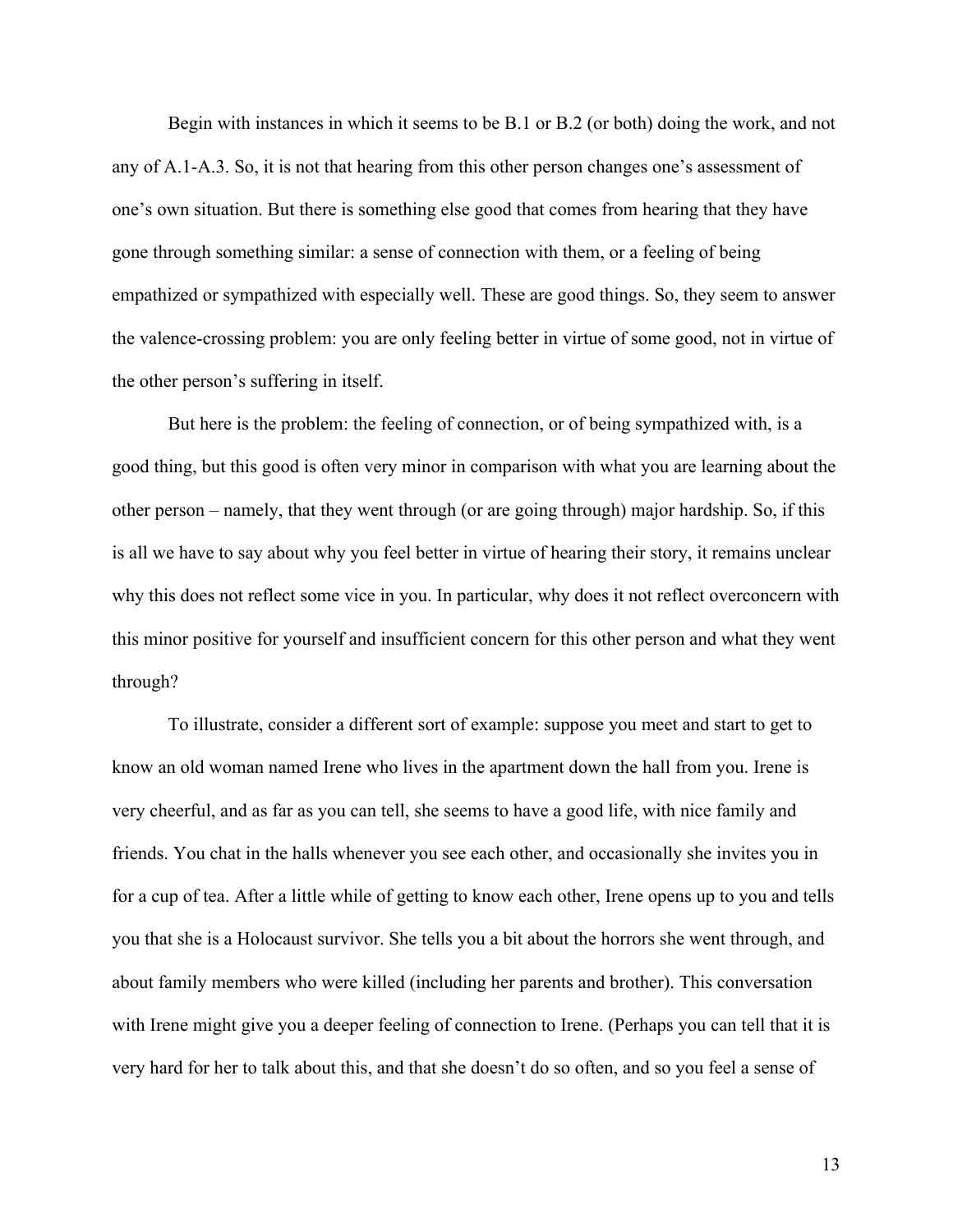closeness because of this.) This feeling of connection is a good thing. But even though there is this positive aspect of hearing about what she went through, the experience of hearing her story of extreme, horrifying hardship should primarily be one of feeling very sad and pained for her. If what was dominant in your inner response was feeling pleased about or uplifted by your connection with Irene, rather than feeling pained by what Irene is telling you, this would likely reflect some vice. It would be a clear overconcern with your own interpersonal connection, and far too little concern about Irene and what she went through. Of course, this is *not* an example of our phenomenon; it is not a case of taking comfort in the similar hardships of others. (Also, the hardship here is of another scale than any that we have been talking about.) But what the example illustrates is that we cannot simply cite these goods (a feeling of connection, empathy or sympathy) as the object of the positive emotional response, and think we have dispelled the puzzle.

The puzzle, however, is relocated from where it had seemed to be in section 2. At least with regard to proposals B.1 and B.2, the puzzle turns out to be an issue of degrees of concern, rather than valence-crossing. If B.1 or B.2 explains why the interaction makes you feel better, then it is *not* that you feel better in virtue of the other person's hardship (a bad) in itself. It is only a good thing (a feeling of connection, or of being sympathized with) that is making you feel better. But the issue is that *if* this is all we have to say about why hearing about their hardship makes you feel overall better, then something about the degrees or balance of your concerns seems off. It looks as though you are too concerned with these relatively minor positives for yourself, and do not care enough about the other person and their suffering.<sup>17</sup>

 $17$  This problem might not be there when it comes to more minor difficulties. The phenomenon of finding it helpful to hear from others who are going through, or went through, something similar occurs not only for serious hardships, but for all sorts of difficulties one might face in life. I focus largely on more serious hardships in this paper, though, because that is where the puzzle is most clearly present.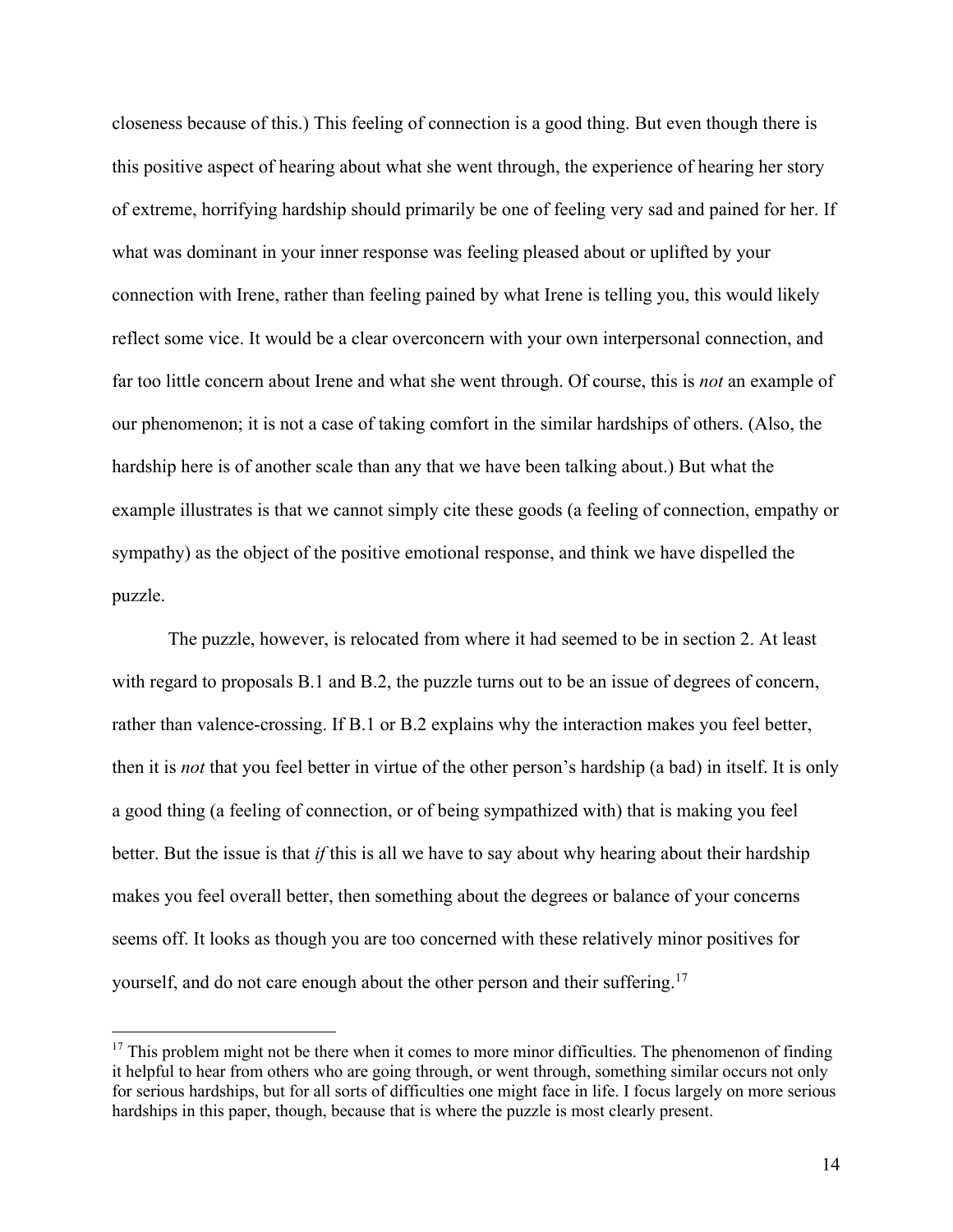Various vices involve having insufficient concern, or a problematic balance of concerns, rather than valence-crossing. Selfishness, as Hurka explains, involves "caring much more about your own minor pleasure [or, minor relief from pain] than about other people's larger pleasures or very great pains."18 This is not a vice of valence-crossing; it is not a matter of being *for* bads, or *against* goods. It is instead a vice of not caring enough about certain things and caring too much about others. Callousness is sometimes a matter of completely lacking concern for the suffering of others, but it can also take the form of having insufficient concern. Suppose Oscar tells Kelly that he has just discovered that his long-time partner has cheated on him; he is devasted. Kelly feels a little sorry to hear it, but only barely; she has a little "oh, too bad" sort of feeling and that's it. This seems like a case of having insufficient concern for Oscar, and it might reflect some callousness, or other vice of insensitivity. Self-centeredness is similar to selfishness in that it combines overconcern with yourself and insufficient concern for others, but – as Adams puts it – the difference is that selfishness is a matter of the self looming too large in one's desires, whereas self-centredness is a matter of the self looming too large in one's cognitive focus.<sup>19</sup> If upon hearing what Oscar is going through, Kelly feels slightly bad for Oscar, but mainly a pleasant satisfaction in the fact Oscar feels close enough to tell her, this seems like an instance of self-centeredness.

When it comes to our phenomenon, intuitively instances of it do *not* exhibit any such vice (at least not normally). When one thinks of Sarah feeling somewhat better from her conversation with Silvia, this does not seem at all vicious, or reflective of anything problematic about Sarah. But the point is that if we understand what is going on simply in the way suggested by B.1 or B.2, it lookss a lot like self-centredness, or some other nearby vice (e.g. callousness). It looks

<sup>18</sup> Hurka 2010, 129-230.

<sup>&</sup>lt;sup>19</sup> Adams 2006, 105.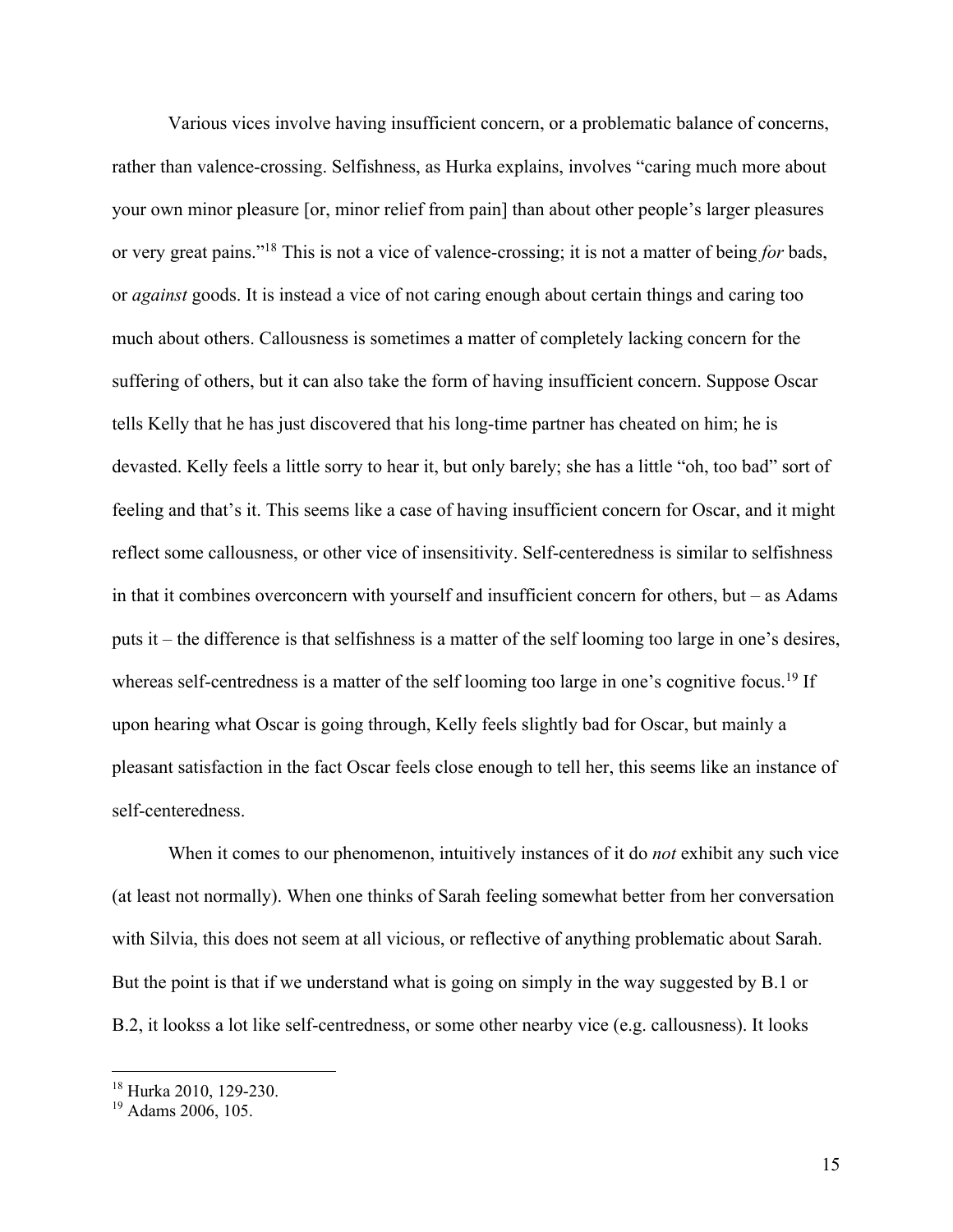like an instance of caring more about a relatively small positive for herself (a minor connection with another person, or the minor good of being empathized with) than about this other person and the major hardship that she went through. In other words, it looks like a case of insufficient concern for Silvia. I do *not* think it is reflective of any such vice. But the point is that B.1 and B.2 are not explaining why. So, the puzzle remains.

When they apply, do explanations of type A avoid this problem? When it comes to A.2, I think the answer is a clear 'no'. Even if coming to see one's hardship as less improbable than one thought counts as a positive aspect of hearing of someone else's hardship, this is often a very small positive compared to the bad news you are hearing about their life. Imagine that Clive, who has cancer, meets Carl while sitting in the coffee shop in the lobby of the hospital. They start chatting, and it turns out that Carl has the same kind of cancer. Talking to Carl, and hearing that he is going through the same thing, is emotionally helpful to Clive; he leaves the conversation feeling somewhat uplifted or less badly about his situation. And let's suppose this is because of A.2. Perhaps hearing that this other random person next to him at the coffee shop has the same disease makes the statistics that his doctor told him more vivid. But even if this makes Clive view his situation a little bit less badly, it surely would not change his assessment of how bad it is by very much. All his symptoms, and his prospects going forward, are the same. And this small positive difference in his understanding of his own situation is very small in comparison to what this other person is telling him about his own life – which is the difference between this person having cancer and not. Why, then, does it not reflect insufficient concern for Carl that Clive feels overall uplifted, or less bad, from learning that Carl has the same kind of cancer? A.2 does not seem capable of answering this, at least not on its own.

16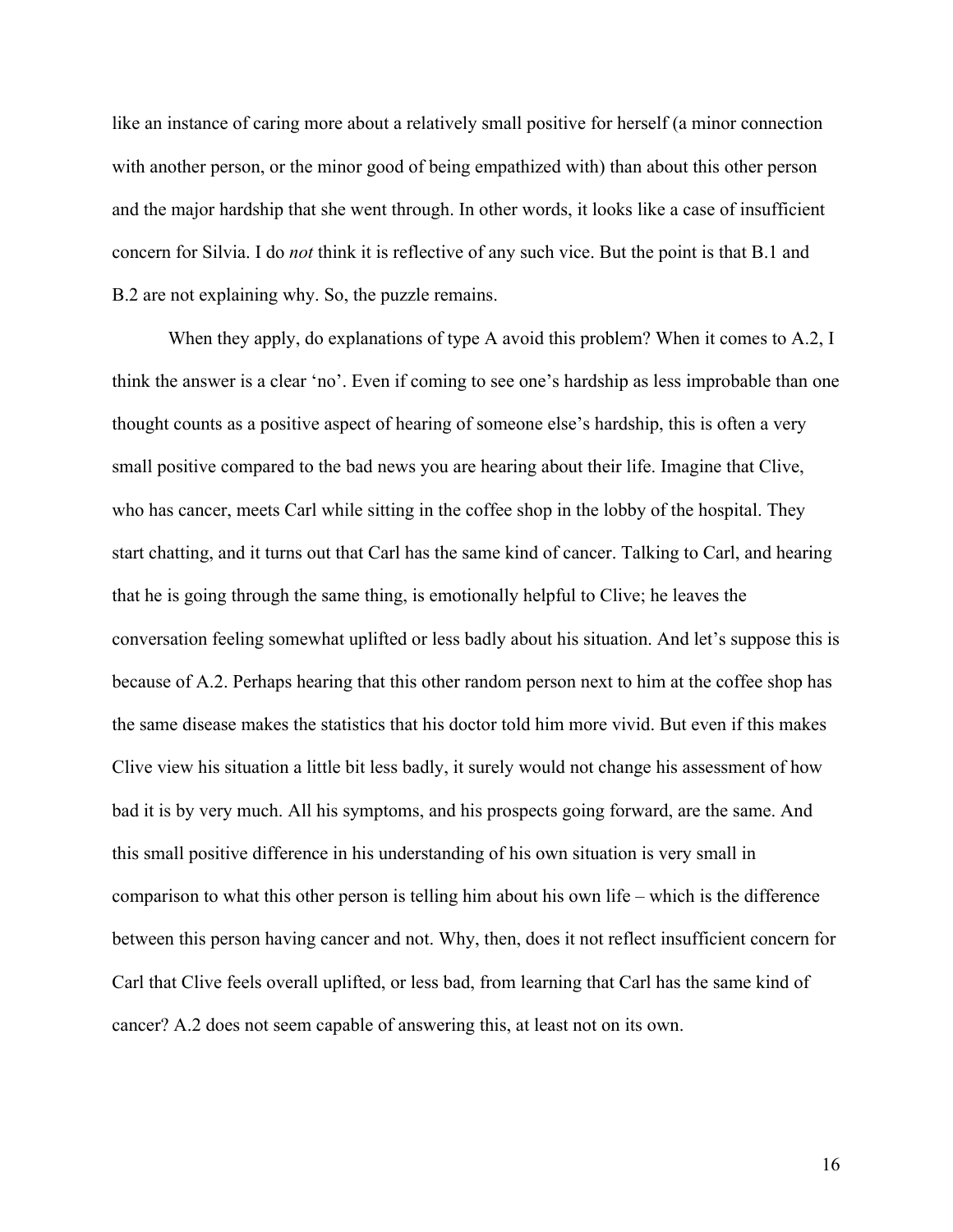A.1 and A.3, when they apply, are more complicated. If the change in one's hope for one's own future, or in one's self-judgment, inspired by hearing another person's similar story is large enough then this might avoid the problem. But if the change in hope or self-judgment is only quite small, then the problem of insufficient concern is there. If prior to talking to Tina, Tess already knew a significant amount about colitis, and the various treatments and their probabilities of success, then it could be that even if talking to Tina does increase Tess's hope, it does so only slightly. Taken by itself, a slight increase in hope for her own future would be a perfect explanation as to why Tess feels a little better upon hearing of Tina's illness: she feels a little better, because she's a little more hopeful. But the slight increase in hope is *not* coming by itself; there is also this major bad news about what Tina endured in her own life. So again the puzzle is there: why is it not overly self-centred, and reflective of insufficient care about Tina, that Tess feels overall better upon hearing what Tina went through, rather than primarily sorry to hear it?

Now, some might wonder why we shouldn't just accept that these moments are, in fact, often minor moments of vice, like self-centredness. In one sense, such a conclusion would be no big deal: we all know that humans are imperfect, and that people are often overly self-concerned, and insufficiently concerned with others. But still, such a conclusion about this specific phenomenon would be surprising and unsettling, because we do not think of this common human phenomenon in that way at all. When we imagine Sarah's conversation with Silvia and her feeling a little bit better from it, or Clive finding it emotionally helpful to meet and talk with Carl, these do not intuitively seem anything like moments of self-centeredness, callousness or other vice. To come at this from another angle: consider the perspective of the person offering up their similar story of hardship to the other person. We often recognize that it might be helpful or

17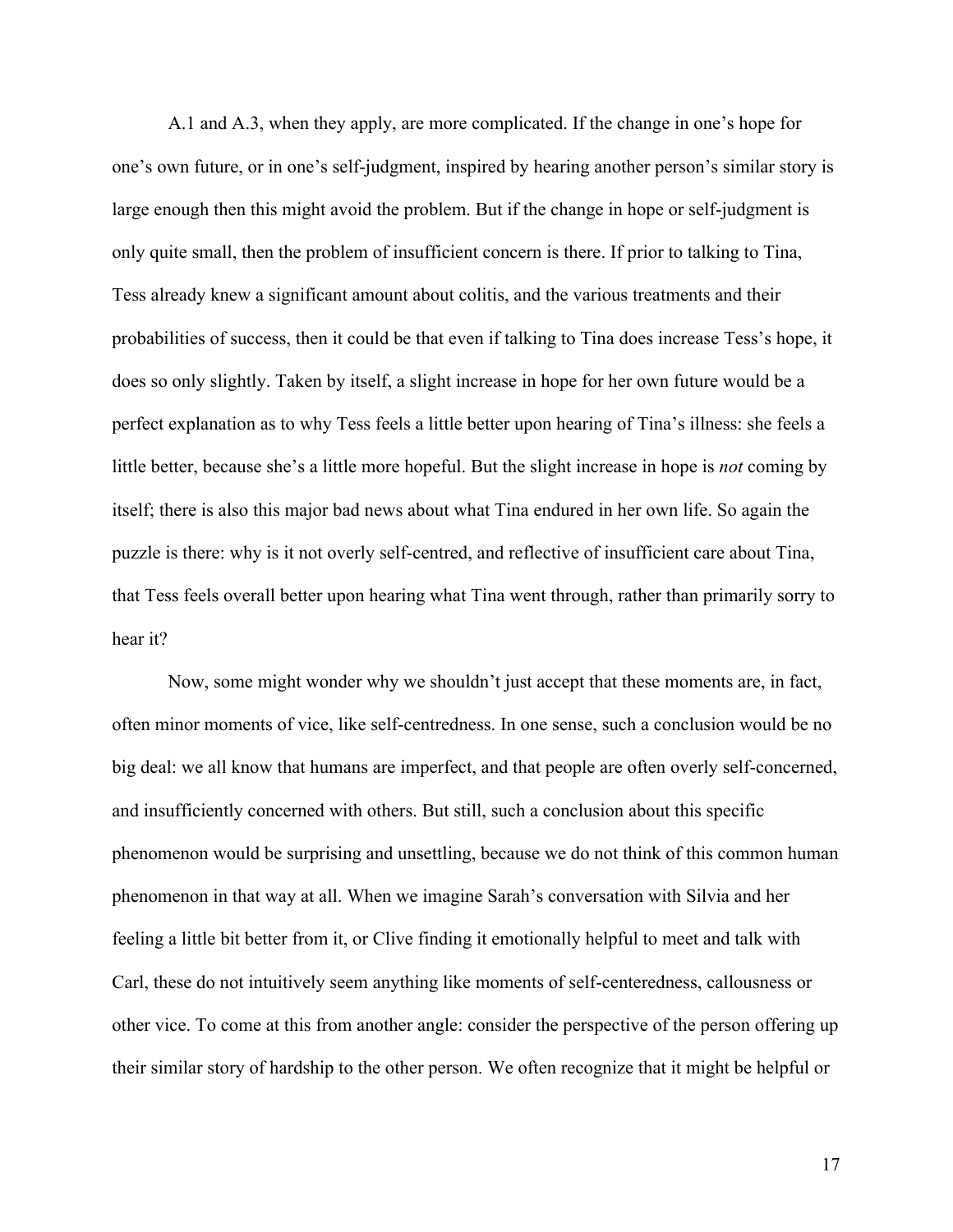comforting for the other person to hear that we went through the same thing, and so we tell them about it for that very reason. When we do this, it certainly does not feel at all as though we are appealing to some vice in their character. Also, notice that people often talk, after the fact, about how helpful it was to hear from others who went through something similar. When they do, there is no sense that they are reporting something morally sub-par about themselves. I do not think we should conclude that these impressions are mistaken. They still seem exactly right to me. What we are seeing, though, is that our puzzle in understanding why might be harder than it initially looked. $20$ 

### 5. Two Attempts to Resolve the Puzzle

So far, we have seen that we cannot simply cite the sorts of reasons identified in section 3 and think we have solved the puzzle. The reasons gathered in section 3 show that the phenomenon of feeling comforted, or less bad, in virtue of hearing of someone's similar hardship need not involve feeling positive about another's hardship in itself. (So, it need not involve being *for* another's suffering.) But the puzzle is: why does this overall positive emotional response not reflect insufficient concern for the other person and what they went through (or, are currently going through)?

 $^{20}$  A different type of reply that some might try is to argue against the idea that one should in general by pained by the suffering of others. For instance, one might point out that we are constantly hearing about human suffering in the news; because of this – one might argue – it is appropriate, and perhaps even necessary, to not always be emotionally affected by such news. But even if that is right, this does not help with our puzzle. This is because even if that is so, it is hard to deny that one should feel pained by someone's substantial, undeserved suffering when hearing about it first-hand, in a direct, personal interaction with them. This is why I focus on examples of our phenomenon that involve hearing directly from the person. While the phenomenon of taking comfort in the similar stories of others can also occur when hearing someone's story indirectly (e.g. through a friend) or in the media (e.g. a celebrity interview), the puzzle is clearest in first-hand, interpersonal-interaction cases.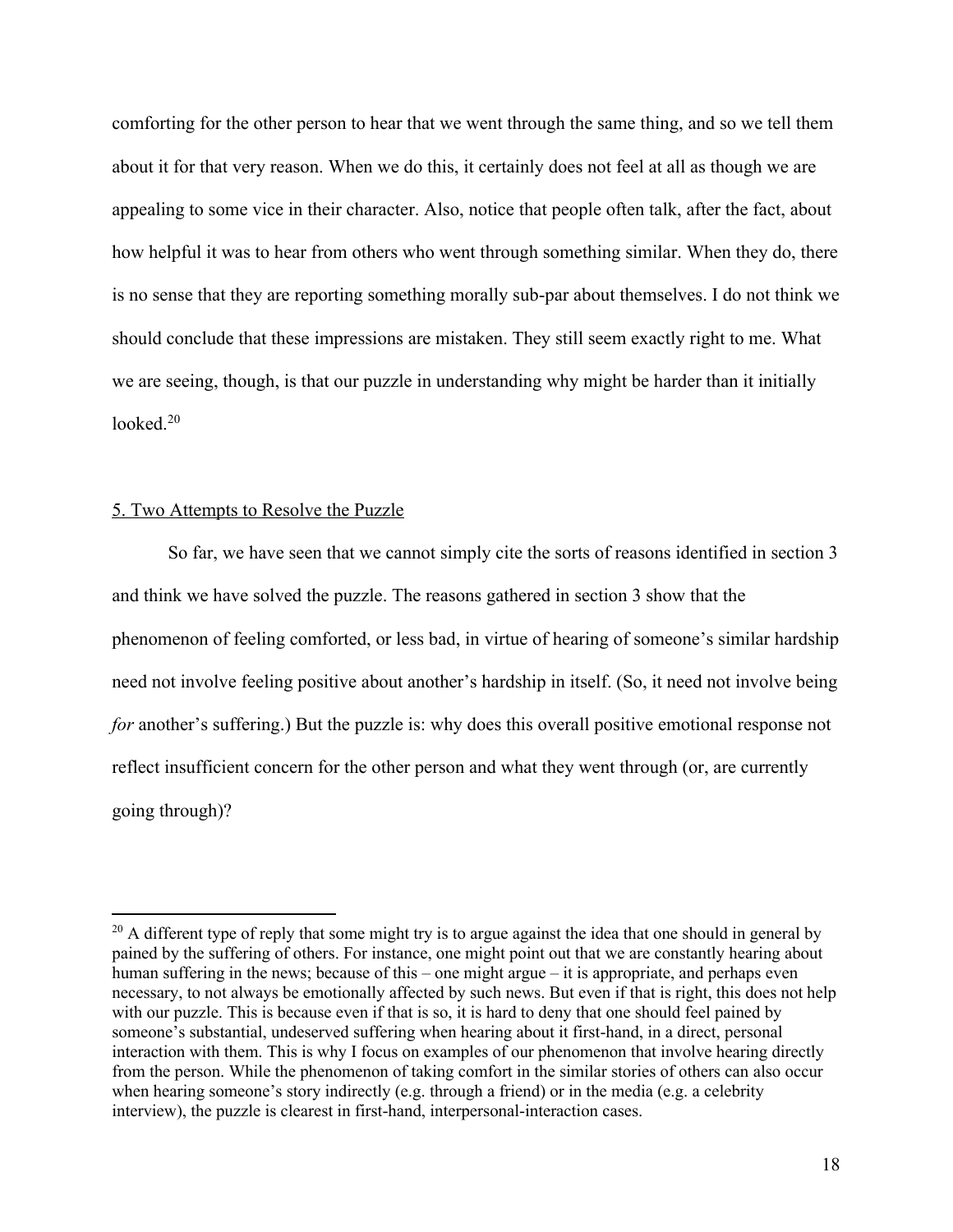Here are two possible answers, drawing on ideas from Adams and Bommarito respectively:

Adams highlights that various factors affect what degrees of concern are appropriate, beyond just how good or bad things are. Of particular relevance for our purposes, there is justified partiality to oneself, and to those with whom one stands in a close relationship. Indeed, Adams argues that some partiality is not only consistent with but required for virtue. If one is entirely impartial, one cannot – he argues – have the depth of engagement required for virtue.<sup>21</sup> This might help us with our puzzle, because we could say the following: it is no sign of any vice to care much more about one's own good than about the good of others. So, there is no vice in Tess's being more concerned about a small change in hope for her own future, or a small change in her assessment of how likely it is to have colitis, than she is about the hardship that Tina went through.

But does this work? I don't think so. I agree that there is no vice exemplified in Tess's caring much more about her own illness than about Tina's, or in Sarah's caring much more about the loss of her own husband than about Silvia's loss of hers. But I don't think it is plausible that partiality for oneself justifies or makes fitting caring more about someone sympathizing with you, or about your feeling some sense of connection with them, than about their serious hardship. Similarly, I don't think it is plausible that partiality for oneself justifies caring more about differences in how probable it was that one would be in the situation that one is in, than about the difference between someone suffering a serious hardship and not. And the same point goes for very small differences in how one assesses one's future prospects, or very small differences in one's self-judgment.

 $21$  Adams, 28.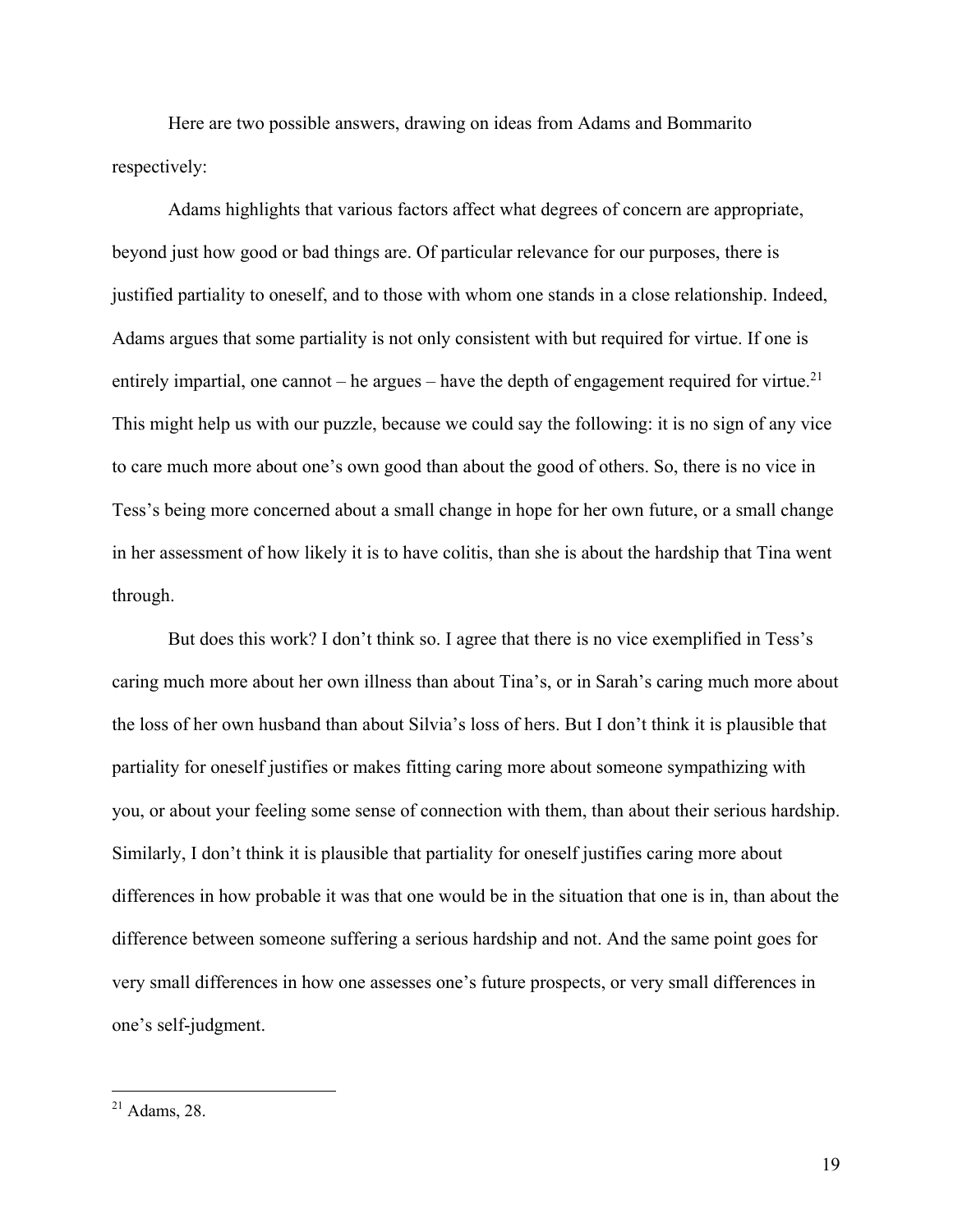There is also a different problem with this Adams-inspired response. In section 4, we saw that the problem with citing the sorts of reasons gathered in section 3 as the solution to our puzzle is that these explanations suggest that, for example, Sarah cares more about being sympathized with than about the death of Silvia's husband. The Adams-inspired response does not question that that is the right understanding of what is going on with Sarah. Instead, it argues that this does not make her vicious. But that understanding of what is going on with Sarah when she finds talking with Silvia helpful just does not seem right. Imagine that you are Silvia, and that upon meeting Sarah and hearing about the death of her husband, you offer up your own story. You do so in part just to be honest, but also because you know that it might be helpful for Sarah to hear how hard it was for you when you lost your husband. Would you think that, if Sarah did in fact find it helpful, this showed that she cares more about receiving some sympathy from you than about you and your husband's tragic death? Surely not.

A response that does better in this regard draws on ideas from Bommarito's work. Bommarito emphasizes that while our feelings and emotions often track our cares and concerns, they sometimes do not. He discusses various ways in which this can happen, but of particular relevance for our purposes is his point that one can fail to feel badly when bad things happen to others *not* because one does not care about them but because, for instance, one is extremely exhausted, has a bad cold, or is on a sedative.<sup>22</sup> Imagine a person who is coming off a nightshift and is exhausted. If she does not feel anything much upon hearing a news report about refugee children being separated from their parents at the border, this might just be because her exhaustion is numbing her, or crowding out her ability to process what she is hearing. It need *not*

 $22$  Bommarito 2018, 51. Arpaly and Schroeder make a similar point (2014, 201).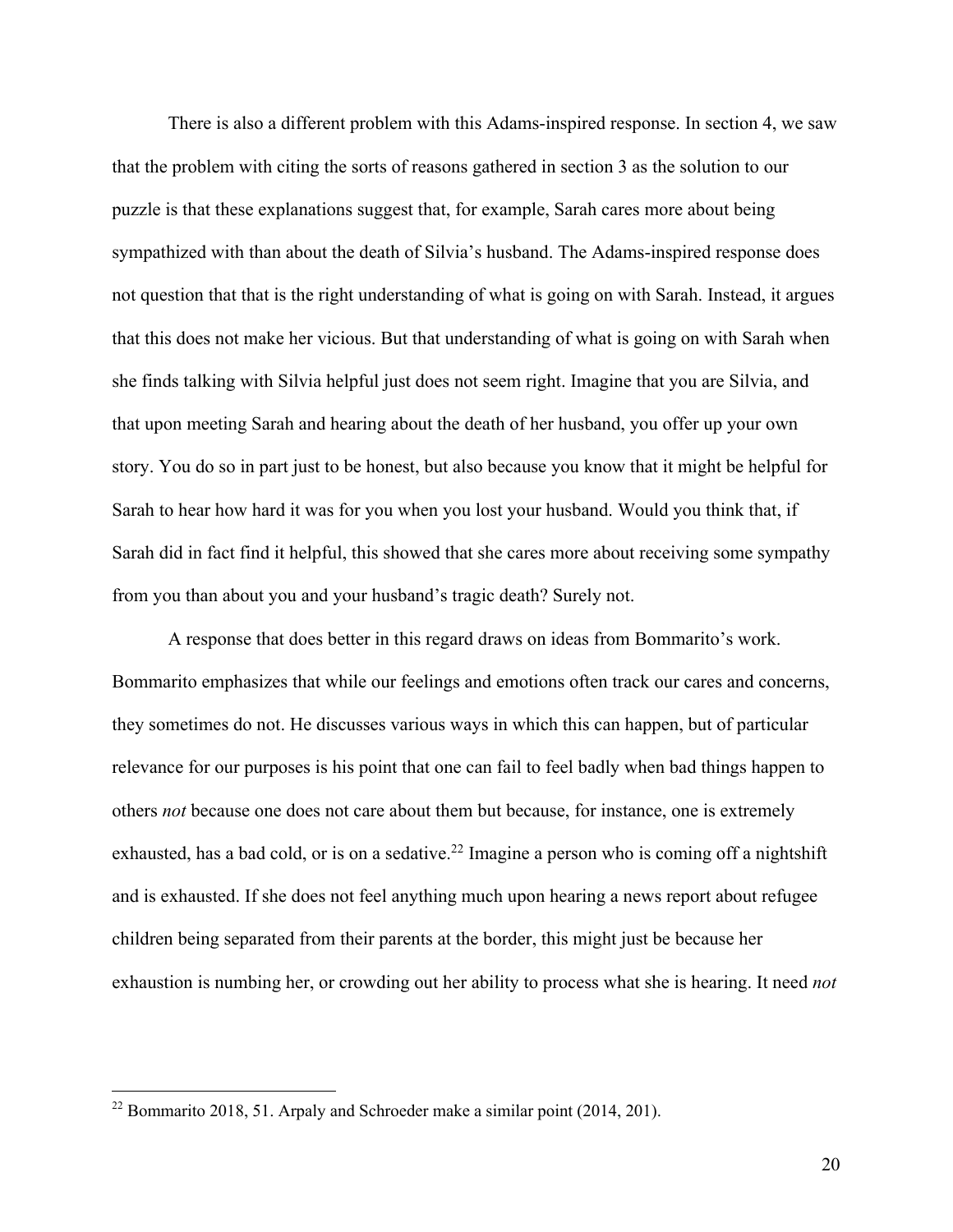be because she does not care about these children and families and the suffering inflicted. If so, her failure to feel pained by what she hears is not vicious, or reflective of anything bad about her.

This point from Bommarito offers an answer to our problem: even if Sarah feels primarily comforted upon hearing Silvia's story, rather than dominantly saddened that Silvia went through this, this does not mean that she does not care enough about Silvia, or that she cares too much about people sympathizing with her. It could just be that because Sarah is consumed by grief, her care for Silvia is not manifesting very much in her feelings.

One thing that I am not clear about is whether it is correct to attribute sufficient care to the exhausted nightshift worker who doesn't feel pained by the news about the refugee children, or whether it would be more accurate to say that while at the moment she does not care enough, this does not reflect badly on her character, because her lack of care is only due to exhaustion. But in any case, this does not matter much for our purposes, because the upshot is the same either way. As Bommarito puts it, "failing to feel the right emotion, at the right time, toward the right object is not always morally vicious."23 This is because one can fail to feel those things as a result of factors that are not relevant to evaluating your character, including factors like being overwhelmed by exhaustion, distress, or grief.

But here is why I am not satisfied with this as our reply to the puzzle: this reply accepts that feeling better in virtue of hearing someone else's similar story of hardship is "failing to feel the right emotion, at the right time, toward the right object." In other words, it accepts that something is off about this inner response – that it is not what it would be if one's emotional capacities were not impaired or compromised by your distress, worry or grief. This is a problem for two reasons. First, it can be that your distress or worry about your current bad situation are

<sup>23</sup> Bommarito 2018, 103.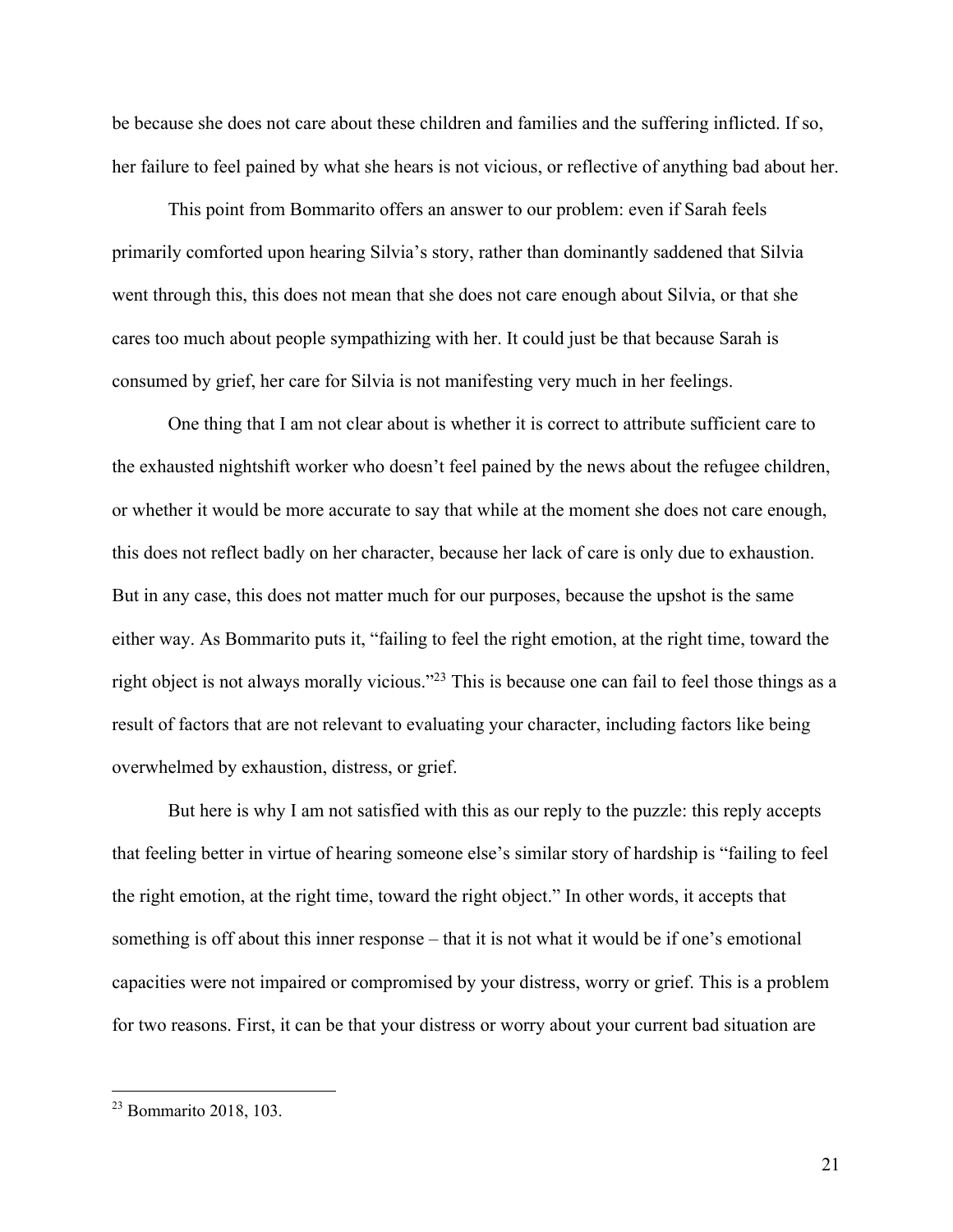not at the moment acute, and yet you still find talking with someone who has gone through something similar helpful. The present explanation suggests that such instances do exhibit some vice, but that does not seem right (at least not typically). Even if Clive is not currently in an active state of distress about his cancer, and is rather quite clear-headed while talking with Carl in the coffee shop, it still seems not at all reflective of vice if he finds hearing that Carl is going through the same thing emotionally helpful.

Related, and more fundamentally, it simply does not seem right that when one feels comforted, or less bad, upon hearing of someone's similar hardship, one is failing to feel the right thing. I agree with Bommarito that if the exhausted nightshift worker does not feel anything much upon hearing about the refugee children, this is a case of failing to feel the right thing. If we imagine another nightshift worker who is tired but whose exhaustion is not so bad so as to interfere with their ability to feel as they normally would upon hearing such news, we would think it reflective of some vice if they did not feel pained by it. So, when it comes to the nightshift worker who is too exhausted to feel pained by this news, Bommarito's description seems correct: they fail to feel the fitting thing, but not because of anything vicious about them. But, unlike that example, when it comes to our cases, I do not think it is true that the emotional response in question is the "wrong" one. When Sarah hears Silvia talk about her similar hardship and feels less overwhelmed by grief as a result, or when Clive feels a little better after meeting and talking with Carl, these do not look like cases of failing to feel the fitting thing. Rather these seem like perfectly good, fitting reactions. The present proposal does not help us make sense of that. So again, our puzzle largely remains.

22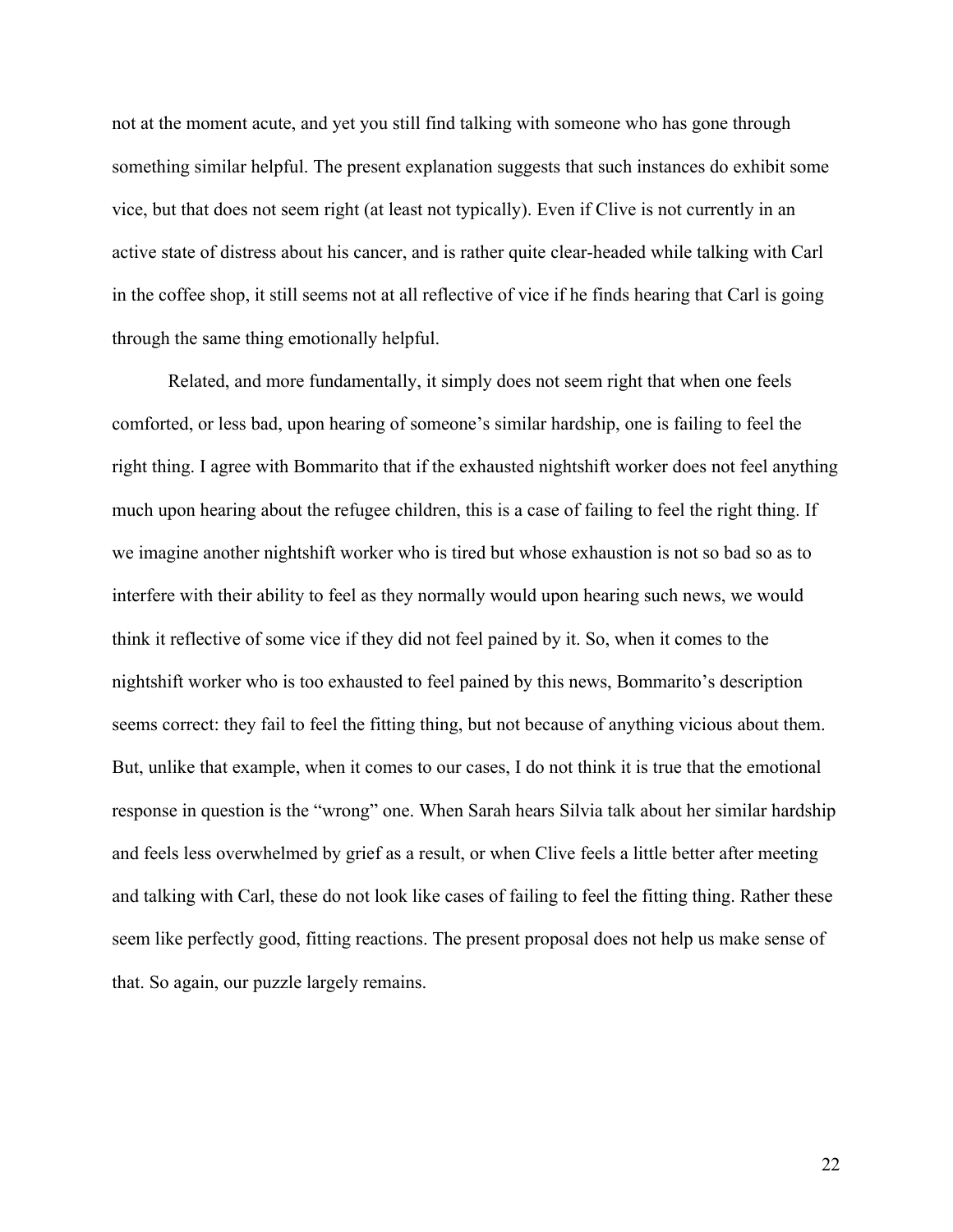### 6. Moving Beyond Good Things to Feel Better About

The aim of this paper has been to show that this very common human phenomenon poses a puzzle, and one that is not easy to resolve. But in this last section, I want to give a suggestion for what the solution might be. This suggestion should be taken as just that  $-$  a suggestion for further thought, not a fully worked out solution.

Notice that the responses considered in section 5 try to work with the positive explanations of section 3 as to why hearing another person's similar story is helpful. And they do not deny that the phenomenon, therefore, often involves relatively small positives for oneself dominating emotionally over any negatively-valenced feelings one might have about the other person's hardship. What they try to do is explain why, even if that is the case, there need not be anything vicious going on. As explained, I don't think these responses are sufficient. I now want to suggest that a more promising way forward is to revisit the question of what the positive explanation could be. The responses of section 3 all took the form of identifying some good thing that comes of hearing the other's story – a good thing that can be the object of one's positive emotional response. These explanations can certainly be part of the story, and often will be. But I think this way of approaching the issue misses another sort of explanation that might be at work.

To bring this out, let me fill in the story of Sarah further, beginning before she meets Silvia. Imagine that Sarah has been in a distressed state all day. The loss of her husband is very recent, and her mind has been almost constantly consumed with shock and sadness about his death, and worry and stress about how she will get by without him. Then she runs into Silvia. After hearing Sarah's sad news and offering her condolences, Silvia tells Sarah that she too lost her husband, five years ago. Silvia talks about how hard it was, and she talks about how she still

23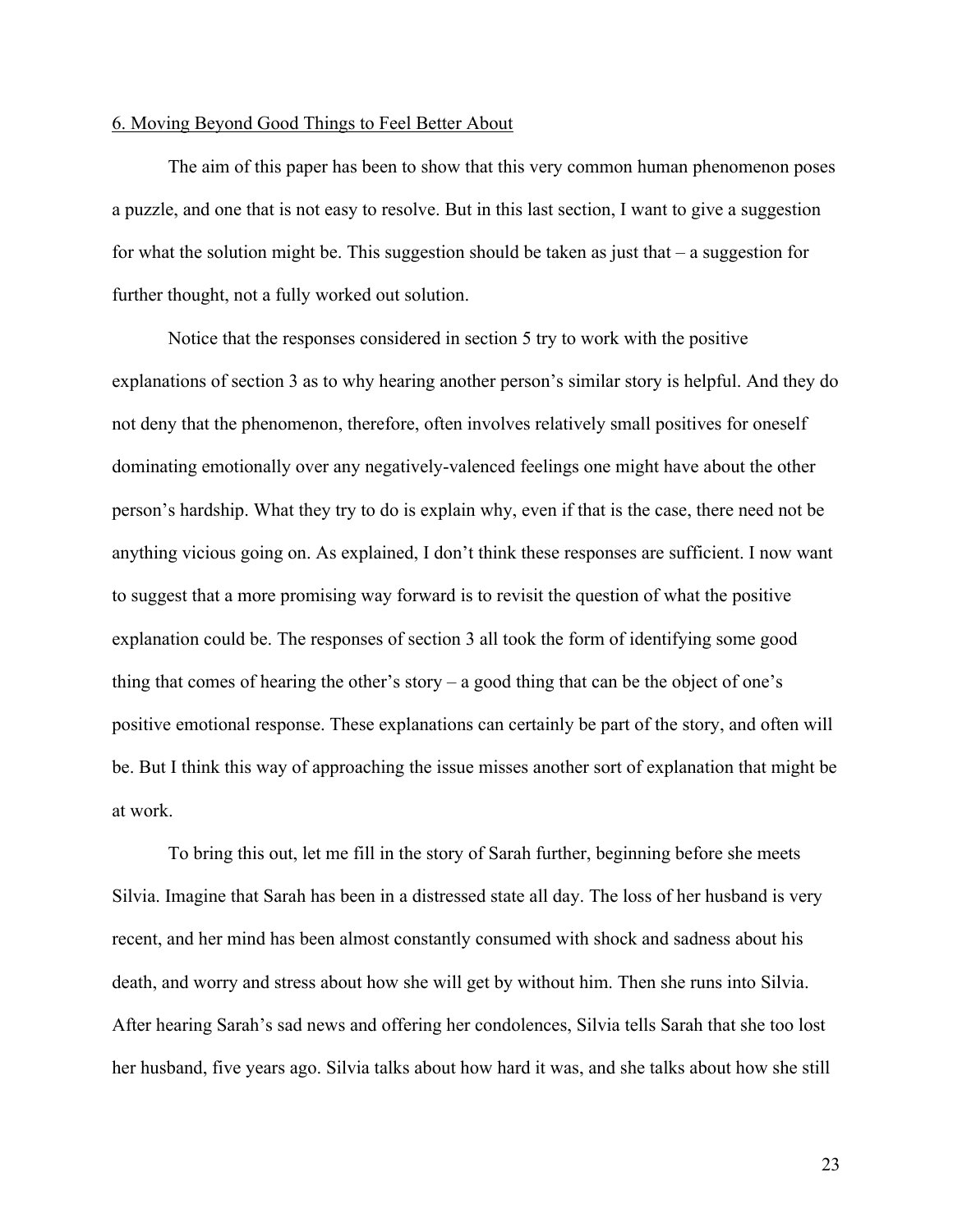sometimes forgets that he is gone. All day up until this point, Sarah has been in an inwardfocused state of distress and sadness. But now Sarah's mind turns outward, to think about Silvia and what she went through. More specifically, her mind turns outward to Silvia but still in a way that is entirely on topic of the hardship she is going through. So, this is not a change of topic, or distraction. My suggestion is that this sort of shift in attention could itself be what is emotionally helpful for Sarah. That is, there need not be any further good outcome for Sarah that is doing the work, like feeling as though she is being empathized with, or feeling a special sense of connection with Silvia. It could rather be that turning her attention onto someone else other than herself, but while still cognitively and emotionally engaged with the hardship that she is going through, is psychologically helpful in working through, and thereby to some extent relieving, her pain and worry about her own situation.

In general, whether or not one is in an acute state of sadness or distress, if you are going through a hard time, hearing from someone who went through (or, is going through) something similar involves a distinctive kind of attention to your hardship: you are thinking about and emotionally engaged with the hardship that you are facing – what it involves, what is bad and difficult about it – but you are doing so in an outward, *other*-focused way (in terms of this other person going through it). In dealing with a personal hardship, we are often stuck either stewing inward or distracted away from our problem. Hearing about another person going through something similar allows us to engage with our problem but in this outward, other-centred way. My conjecture is that this kind of mental engagement is itself emotionally helpful: it can psychologically aid us in processing, and thereby alleviating to some extent, our hard feelings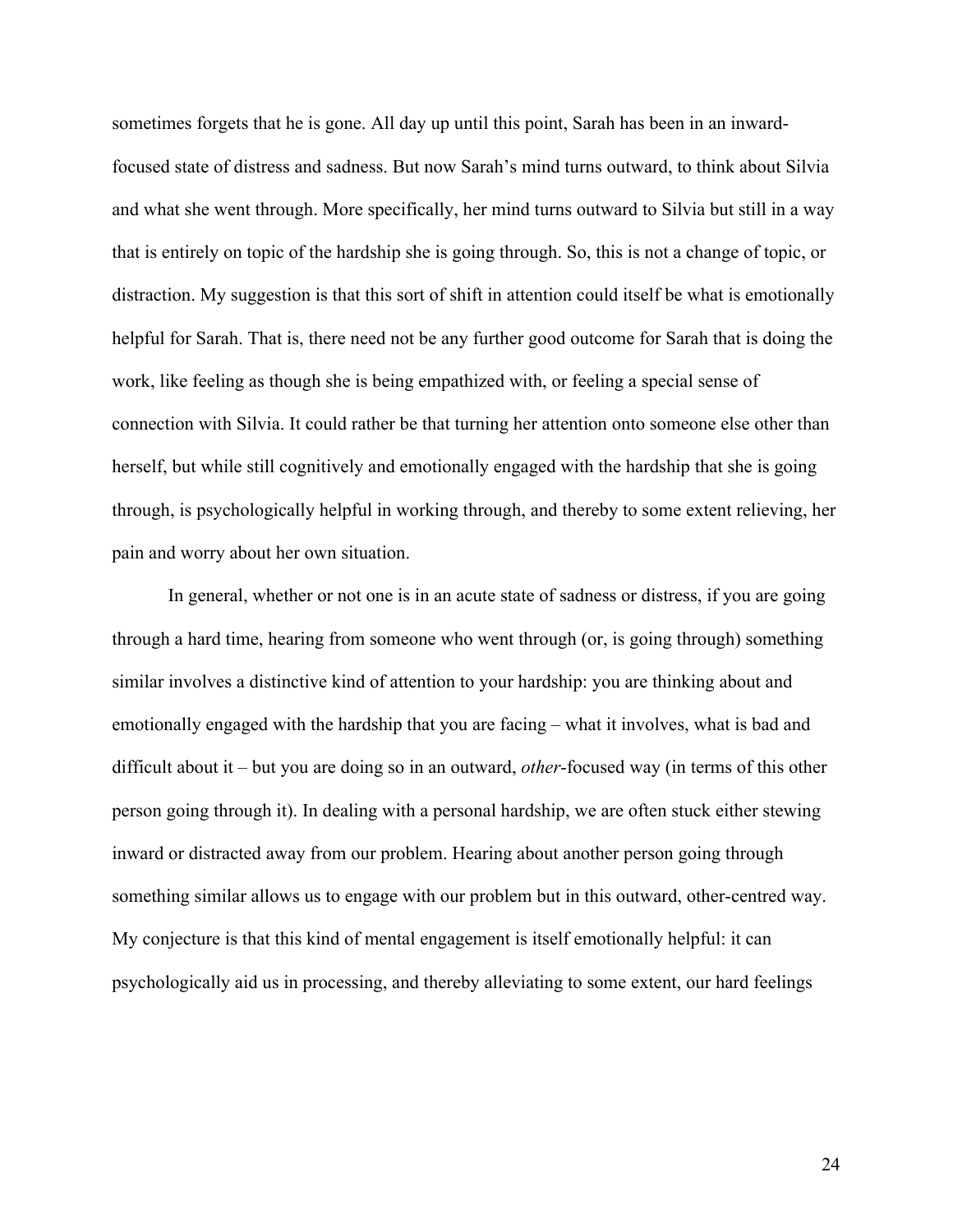about our own situation. I think something like this is often a central, basic part of what is going on with our phenomenon. 24

If something like this is right, does it help with the puzzle? I think it does. Insofar as this sort of explanation is at work, it is not a matter of there being some small positive upshot for yourself that you are "for*"* that is dominating emotionally over any negatively-valenced feelings that you have in virtue of being "against" their hardship. Instead, the explanation goes like this: you are against their hardship, and you are pained to hear it, and the sort of attention involved in thinking about and feeling pained for this other person is emotionally helpful. It psychologically aids you in processing, and perhaps letting go a little bit of, your pain or distress about your own situation. On this understanding, there is no worry that Sarah cares more about a minor positive for herself than about Silvia's tragic loss. And rather than having a self-centered cognitive focus, on this understanding it is the fact that hearing Silvia's story involves a specifically *non-selfcentred* cognitive focus that is making the exchange emotionally helpful for Sarah.

We might, however, wonder if there is still a problem of insufficient concern here. We can still ask: why is it not reflective of insufficient concern for Silvia that the experience of hearing about Silvia's husband's death is dominantly emotionally positive for Sarah, rather than dominantly one of sorrow for Silvia that she went through this?

<sup>&</sup>lt;sup>24</sup> Distraction can also provide its own kind of emotional relief. But what I am talking about is distinct from that sort of psychological effect. Talking to someone who went through something similar is *not* an escape from mentally engaging with the hardship you are facing. Rather, it involves turning your attention outward to someone else *within* your engagement with the hardship. The psychological effect is, it seems, therefore different. Instead of providing temporary escape from your feelings about your situation, my conjecture is that this outward, other-focused sort of mental engagement can help you process, and thereby let a little bit go of, your hard feelings about your own situation. That is not to say that this always has a more substantial emotional effect than distraction. Indeed, just as people say that talking to others helped them get through a hard time, people also often cite a steady source of distraction like work or a hobby, as having been crucial to 'getting through it'. So, the point is not that one type of shift in attention is necessarily more helpful than the other. It is just that they are helpful in different ways.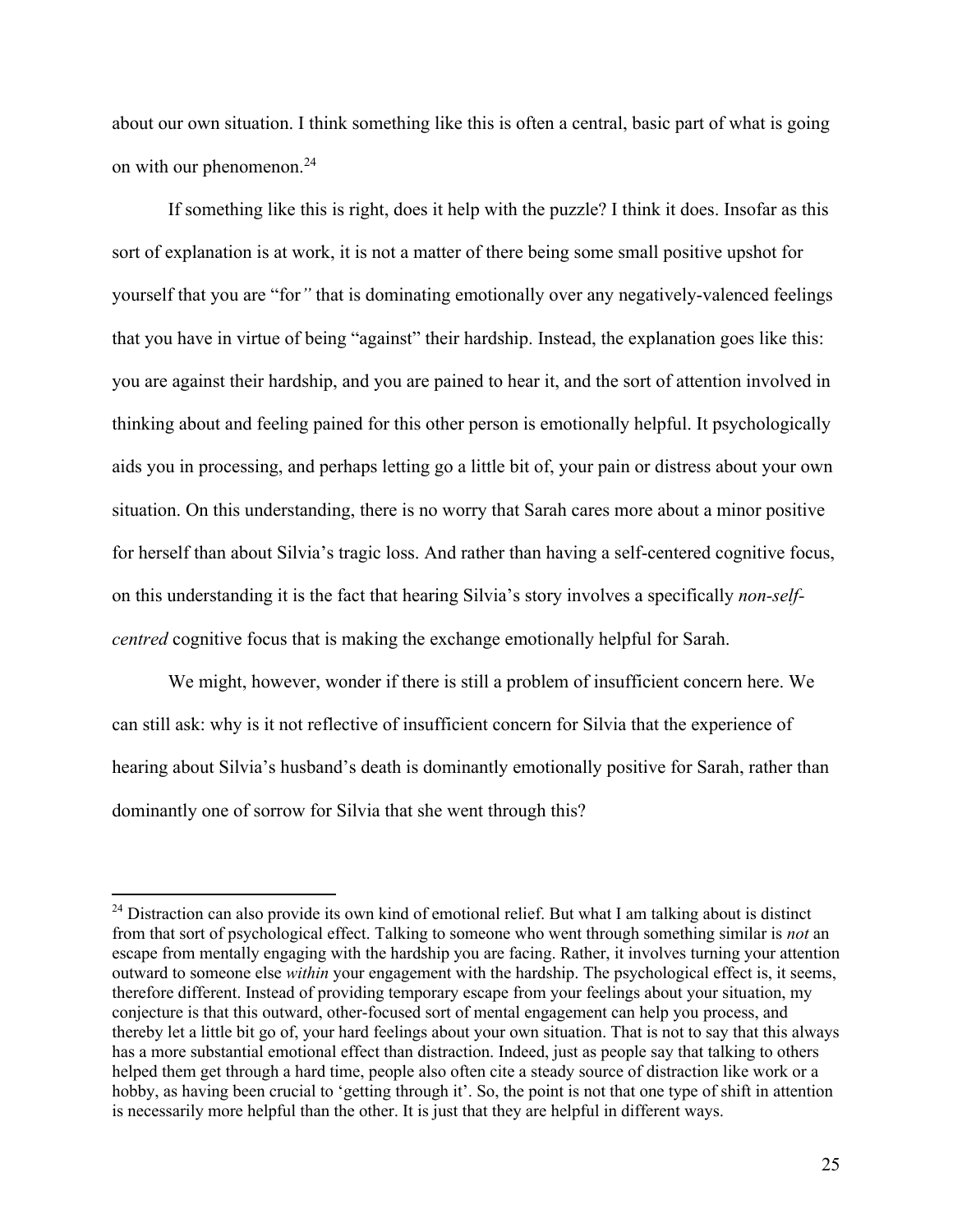But we may now have a good answer. On the sort of explanation under consideration, Sarah *could be* appropriately saddened or pained by Silvia's loss, and this would be fully consistent with the experience of hearing about the loss being overall emotionally positive for Sarah. On this explanation, Sarah's thinking about and feeling *fittingly* badly for Silvia would itself be what is emotionally helpful in processing her (*fittingly*) much greater, more consuming pain and distress about her own situation. Thus, there need not be any issue of overconcern with herself, or under-concern with Silvia here. And if one or more of the explanations of section 3 is also at play, this just adds on additional reasons for why it is helpful to talk with Silvia; it does not take away from this resolution of the puzzle.

Now, it could be that, in fact, Sarah does not feel very sorry to hear of Silvia's loss, and yet the psychological effect that I am talking about still occurs as a result of the shift in her cognitive attention from herself to Silvia. If so, then perhaps Sarah's emotional response would be correctly understood in the Bommarito-inspired way: she would not be feeling the fitting thing, but this does not reflect any vice if it is only because she is distressed or drained. But if so, this would just be a particular thing about Sarah in that instance. We still would have an explanation that allows us to make sense of why typically the phenomenon does not involve having unfitting feelings or insufficient concern for the other person. Indeed, not only is this explanation consistent with having fitting concern for the other person, but – if it is correct – the psychological effect it invokes often operates *through* one's fitting concern for them.

If something like this idea is right, then, a nice result of it is that, far from being manifestations of self-centeredness or other vice, these moments of finding someone else's story of similar hardship emotionally helpful are often manifestations of our *other-concerning* nature.

26